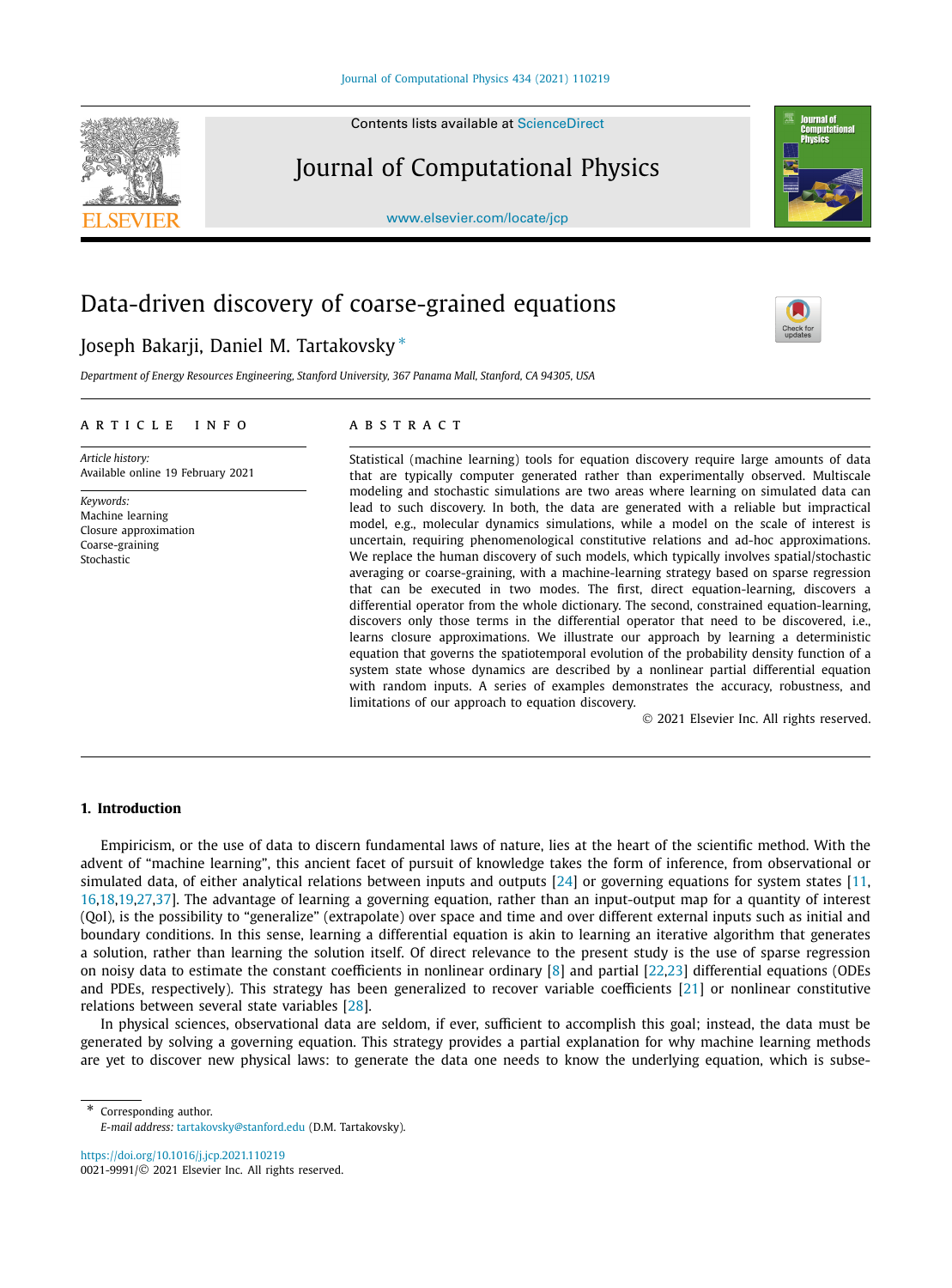<span id="page-1-0"></span>quently learned from these data. Multiscale modeling and stochastic simulations are two areas where learning on simulated data can lead to real discovery. In multiscale simulations, one is reasonably sure of an appropriate model at one scale (e.g., basic laws of molecular dynamics) and aims to learn a model at another scale (e.g., a continuum-scale PDE) from the data generated at the first scale. Examples of machine learning techniques for upscaling, i.e., discovery of coarse-grained dynamics from fine-grained simulations, and downscaling, i.e., discovery of fine-grained dynamics from coarse-grained simulations, can be found in [\[4,9](#page-15-0)[,10,25](#page-16-0)].

In stochastic simulations, one deals with governing equations that either contain uncertain (random) parameters or are driven by randomly fluctuating forcings that represent sub-grid variability and processes (e.g., Langevin equations and fluctuating Navier-Stokes equations). Solutions of such problems, or QoIs derived from them, are given in terms of their probability density functions (PDFs). The goal here is to learn the deterministic dynamics of either the PDF of a system state (e.g., the Fokker-Planck equation for a given Langevin equation [\[20](#page-16-0)]) or its statistical moments (e.g., a PDE describing the spatiotemporal evolution of the ensemble mean of the system state [\[36](#page-16-0)]). Human (as opposed to machine) learning of such deterministic PDEs or their nonlocal (integro-differential) counterparts relies, e.g., on stochastic homogenization of the underlying stochastic models or on the method of distributions [\[29](#page-16-0)]. The latter provides a systematic way to derive deterministic PDF or CDF (cumulative distribution function) equations, regardless of whether the noise is white or colored [\[34](#page-16-0)]. Stochastic computation via the method of distributions can be orders of magnitude faster than high-resolution Monte Carlo [[1](#page-15-0)[,38](#page-16-0)].

While under certain conditions PDF equations can be exact, in general (e.g., when the noise is multiplicative and/or correlated) their derivation requires a closure approximation [[1](#page-15-0)[,33,38](#page-16-0)]. Such closures are usually derived either through perturbation expansions in the (small) variances of the input parameters or by employing heuristic arguments. Both approaches require considerable field-specific knowledge and can introduce uncontrollable errors. We propose to replace the human learning of PDF/CDF equations with a machine learning method to infer closure terms from data. It is based on sparse regression for discovering relevant terms in a differential equation [[8](#page-15-0)[,23,24\]](#page-16-0), although its goals are different. The data come from a relatively few Monte Carlo runs of the underlying differential equation with random inputs, rather than from elusive observational data. Our approach amounts to coarse-graining in probability space and is equally applicable to deterministic coarse-graining as well.

We posit that sparse regression for PDE learning is better suited for PDF/CDF equations than for general PDEs. First, random errors in data and/or random fluctuations in an underlying physical process undermine the method's ability to learn a governing equation [\[21\]](#page-16-0); yet, their distributions might be easier to handle because of the smoothness of corresponding PDFs/CDFs [[5,6\]](#page-15-0). Second, the known properties of distributions and PDF/CDF equations significantly constrain the dictionary of possible terms, rendering the equation learning more tractable and truly physics-informed. For example, a PDF equation has to be conservative (i.e., has to conserve probability); and, according to the Pawula theorem [\[20,](#page-16-0) pp. 63-95], the Kramers-Moyal expansion (i.e., a Taylor-series expansion of a master equation) should stop at the first three terms to preserve a PDF's positivity (giving rise to the Fokker-Plank equation). Finally, PDF equations tend to be linear, even if the underlying physical law describing each realization is nonlinear [[29\]](#page-16-0), which also limits the dictionary's size. Such considerations are, or should be, a key feature of *physics-informed* machine learning.

Our strategy to learn PDF equations from noisy data is presented in Section 2. A series of computational experiments in Section [3](#page-6-0) is used to illustrate the robustness and accuracy of our approach. Main conclusions drawn from our study are summarized in Section [4.](#page-12-0)

#### **2. Autonomous learning of PDF equations and their closure approximations**

We start by formulating in Section 2.1 a generic problem described by a nonlinear PDE with uncertain (random) parameters and/or driving forces. A deterministic equation for the PDF of its solution is formulated in Section [2.2.](#page-2-0) In Section [2.3](#page-2-0), we present two sparse-regression strategies for discovery of PDF equations. These are referred to as direct equation learning (DEL) and constrained equation learning (CEL).

#### *2.1. Problem formulation*

Consider a real-valued system state  $u(\mathbf{x},t): D \times \mathbb{R}^+ \to D_u$  that is defined on the *d*-dimensional spatial domain  $D \subset \mathbb{R}^d$ and has a range  $D_u \subset \mathbb{R}$ . Its dynamics is described by a PDE

$$
\frac{\partial u}{\partial t} + \mathcal{N}_{\mathbf{x}}(u; \lambda_{\mathcal{N}}) = g(u; \lambda_{g}), \qquad \mathbf{x} \in D, \quad t > 0,
$$
\n(1)

which is subject to an initial condition  $u(\mathbf{x}, 0) = u_{in}(\mathbf{x})$  and boundary conditions on the boundary  $\partial D$  of *D*. Our method applies to any combination of initial and boundary conditions for which the resulting initial/boundary value problem is well-posed; to be specific, we consider a Dirichlet condition  $u(\mathbf{x}, t) = u_h(\mathbf{x}, t)$  for  $\mathbf{x} \in \partial D$ . The linear or nonlinear differential operator  $\mathcal{N}_{\mathbf{x}}$  contains derivatives with respect to **x** and is parameterized by a set of coefficients  $\lambda_N(\mathbf{x}, t)$ . The source term  $g(u)$ , a real-valued smooth function of its argument, involves another set of parameters  $\lambda_g(\mathbf{x},t)$ . The system parameters  $\lambda = {\lambda_N, \lambda_g}$  are uncertain and treated as random fields. They are characterized by a single-point joint PDF  $f_\lambda(\Lambda; \mathbf{x}, t)$  and a two-point covariance function (a matrix) **C***λ(***x***,t*; **y***, τ )*, both of which are either inferred from data or provided by expert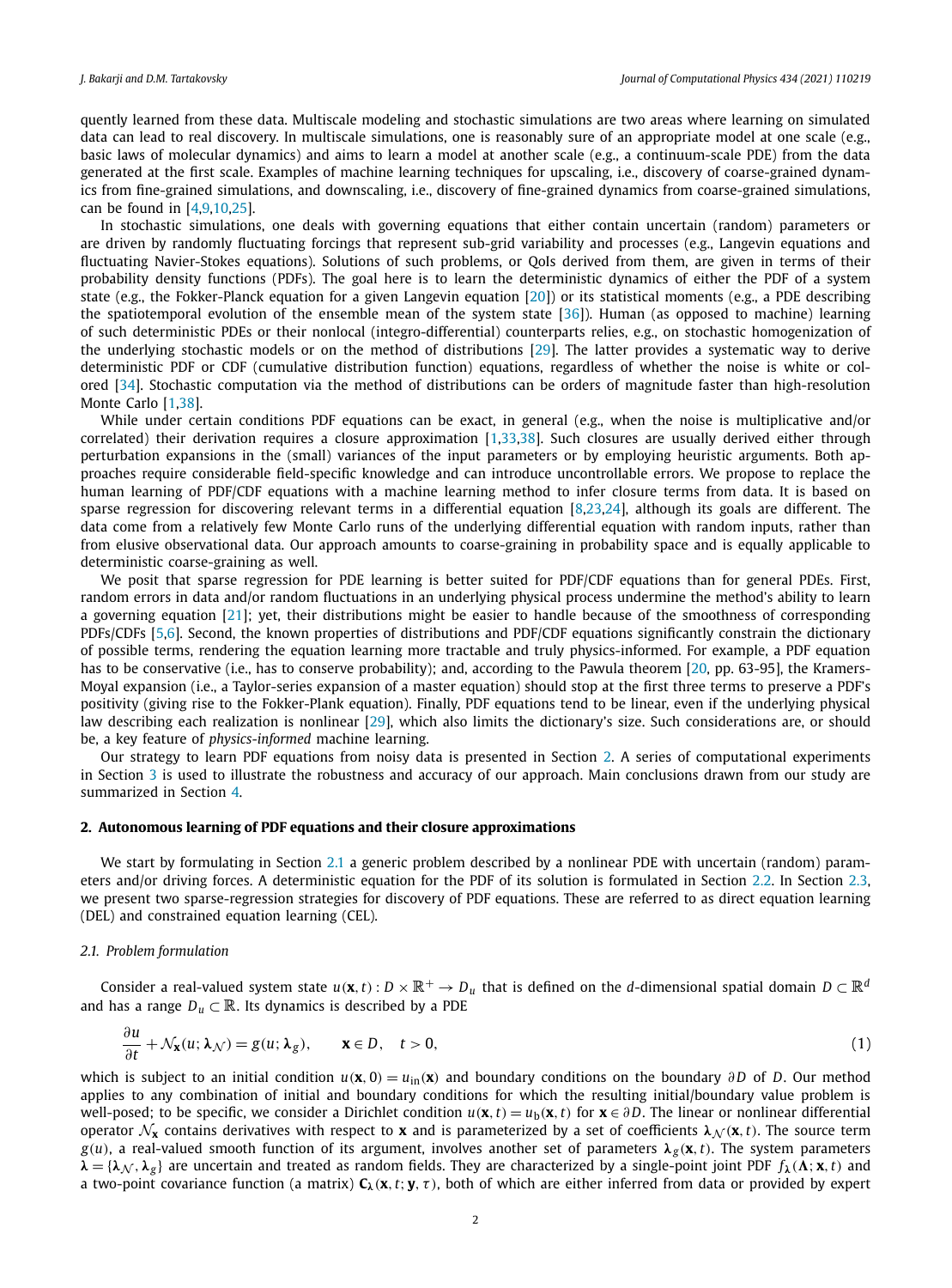<span id="page-2-0"></span>knowledge. The auxiliary functions  $u_{in}(x)$  and  $u_b(x, t)$  are also uncertain, being characterized by their respective single-point PDFs  $f_{\mu_{in}}(U; \mathbf{x})$  and  $f_{\mu_{in}}(U; \mathbf{x}, t)$  and appropriate spatiotemporal auto-correlation functions.

Uncertainty in the input parameters renders predictions of the system state  $u(\mathbf{x}, t)$  uncertain (random) as well. Con-sequently, the full solution to [\(1\)](#page-1-0) is infinitely-dimensional joint PDF of  $u(\mathbf{x}, t)$  at every space-time point  $(\mathbf{x}, t)$  or, if the space-time domain  $D \times [0, T]$  is discretized into  $N_{dis}$  points, its  $N_{dis}$ -dimensional counterpart. Under certain conditions, a governing equation for such PDFs can be obtained by transforming [\(1](#page-1-0)) into a differential equation for the Hopf functional of *u(***x***,t)* [\[32\]](#page-16-0). Solving the latter is nontrivial and computationally expensive. Instead, our goal is to compute the single-point PDF  $f_u(U; \mathbf{x}, t)$  of  $u(\mathbf{x}, t)$ , whose mean  $\mathbb{E}(u) \equiv \bar{u}(\mathbf{x}, t) = \int Uf_u(U; \mathbf{x}, t) dU$  and variance  $\sigma_u^2(\mathbf{x}, t) = \int U^2 f_u(U; \mathbf{x}, t) dU - \bar{u}^2$ (the integration is over *Du* ) serve as an unbiased prediction and a measure of predictive uncertainty, respectively.

Multiple uncertainty propagation tools can be used to estimate the PDF  $f_u(U; \mathbf{x}, t)$ . These include (multilevel) Monte Carlo simulations (e.g., [[30\]](#page-16-0) and the references therein), which require one to draw multiple realizations of the inputs {*λ, u*in*, u*b} and solve [\(1\)](#page-1-0) for each realization. This and other uncertainty quantification techniques are typically computationally expensive and provide little (if any) physical insight into either the expected (average) dynamics or the dynamics of the full PDF *fu*. The method of distributions provides such an insight by yielding a deterministic PDE, which describes the spatiotemporal evolution of  $f_u(U; \mathbf{x}, t)$ .

#### *2.2. PDF equations*

Regardless of whether the differential operator  $\mathcal{N}_x$  in [\(1\)](#page-1-0) is linear or nonlinear, the PDF  $f_u(U; x, t)$  satisfies (in general, approximately) a  $(d + 1)$ -dimensional linear PDE [[29\]](#page-16-0)

$$
\frac{\partial f_u}{\partial t} + \mathcal{L}_{\tilde{\mathbf{x}}}(f_u; \boldsymbol{\beta}) = 0, \qquad \tilde{\mathbf{x}} \equiv (\mathbf{x}, U) \in D \times D_u, \quad t > 0,
$$
\n(2)

with a set of coefficients  $β($  $\tilde{x}$ ,*t*). According to the Pawula theorem [\[20,](#page-16-0) pp. 63-95], the linear differential operator  $L_{\tilde{x}}$  can include either first, second or infinite-order derivatives with respect to  $\tilde{\mathbf{x}}$ . Since solving infinite-order PDEs is not practical, we only consider second-order PDF equations (i.e., Fokker-Planck equations). Transition from [\(1](#page-1-0)) to (2) involves two steps: projection of the *d*-dimensional (linear or nonlinear) PDE [\(1\)](#page-1-0) onto a  $(d + 1)$ -dimensional manifold with the coordinate  $\tilde{\mathbf{x}}$ , and coarse-graining (stochastic averaging) of the resulting  $(d + 1)$ -dimensional linear PDE with random inputs.<sup>1</sup> For firstorder hyperbolic PDEs, this procedure can be exact when the system parameters *λ* are certain [[1](#page-15-0)] and requires closure approximations otherwise [[7](#page-15-0)]. It is always approximate when PDEs involved are parabolic [\[3\]](#page-15-0) or elliptic [\[38](#page-16-0)], in which case the meta-parameters  $\beta$  might depend on the moments of the PDF  $f_u$  in a manner akin to the Boltzmann equation. Identification of the coefficients  $\beta(\tilde{x}, t)$ , some of which might turn out to be 0, is tantamount to physics-informed learning of PDF equations.

When the system parameters *λ* are random constants—or when a space-time varying parameter, e.g., random field *λ*(**x**), is represented via a truncated Karhunen-Loève expansion in terms of a finite number *N<sub>KL</sub>* of random variables *λ*<sub>1</sub>,..., *λ*<sub>*N*KL</sub>—the PDF equation (2) is approximate, but an equation for the joint PDF  $f_{u\lambda}(U, \Lambda; \mathbf{x}, t)$  of the inputs *λ* and the output *u*,

$$
\frac{\partial f_{u\lambda}}{\partial t} + \hat{\mathcal{L}}_{\tilde{\mathbf{x}}}(f_{u\lambda}; \hat{\boldsymbol{\beta}}) = 0, \qquad \tilde{\mathbf{x}} \equiv (\mathbf{x}, U) \in D \times D_u, \quad t > 0,
$$
\n(3)

is exact [[33](#page-16-0)]. Similar to (2), the differential operator  $\hat{\mathcal{L}}_{\tilde{\mathbf{x}}}$  is linear and consists of up to second-order derivatives with respect to  $\tilde{\bf x}$ ; its dependence on  $\bf \Lambda$  is parametric,  $\hat{\bf \beta}=\hat{\bf \beta}(\bf\Lambda,x,t).$  Since the number of parameters in the set  $\bf \lambda$  can be very large, one has to solve (3) for multiple values of A, which is computationally expensive. A workable alternative is to compute a PDF equation (2) for the marginal  $f_u(U; \mathbf{x}, t)$  by integrating (3) over  $\Lambda$ . In general, this procedure requires a closure [[33](#page-16-0)].

#### *2.3. Physics-informed dictionaries*

Traditional data assimilation approaches for parameter identification, and deep learning strategies for PDE learning, rely on *a priori* knowledge of a dictionary of plausible terms in the differential operator. This is where a key advantage of learning the dynamics of  $f_u(U; \mathbf{x}, t)$  in (2), rather than the underlying dynamics of  $u(\mathbf{x}, t)$  in [\(1\)](#page-1-0), manifests itself. Theoretical properties of PDF equations significantly constrain the membership in a dictionary, ensuring a faster and more accurate convergence to an optimal solution. We propose two strategies for discovering the PDF equation: DEL seeks to learn the full operator in (2), and CEL utilizes partial knowledge of the operator. This is illustrated in the following formulation of an optimization problem.

<sup>1</sup> When the system parameters *λ* vary in space and/or time, PDF equations are typically space-time nonlocal [\[2](#page-15-0)[,14\]](#page-16-0), i.e., integro-differential; in that case, the derivation of (2) requires an additional localization step [\[14](#page-16-0),[39](#page-16-0)].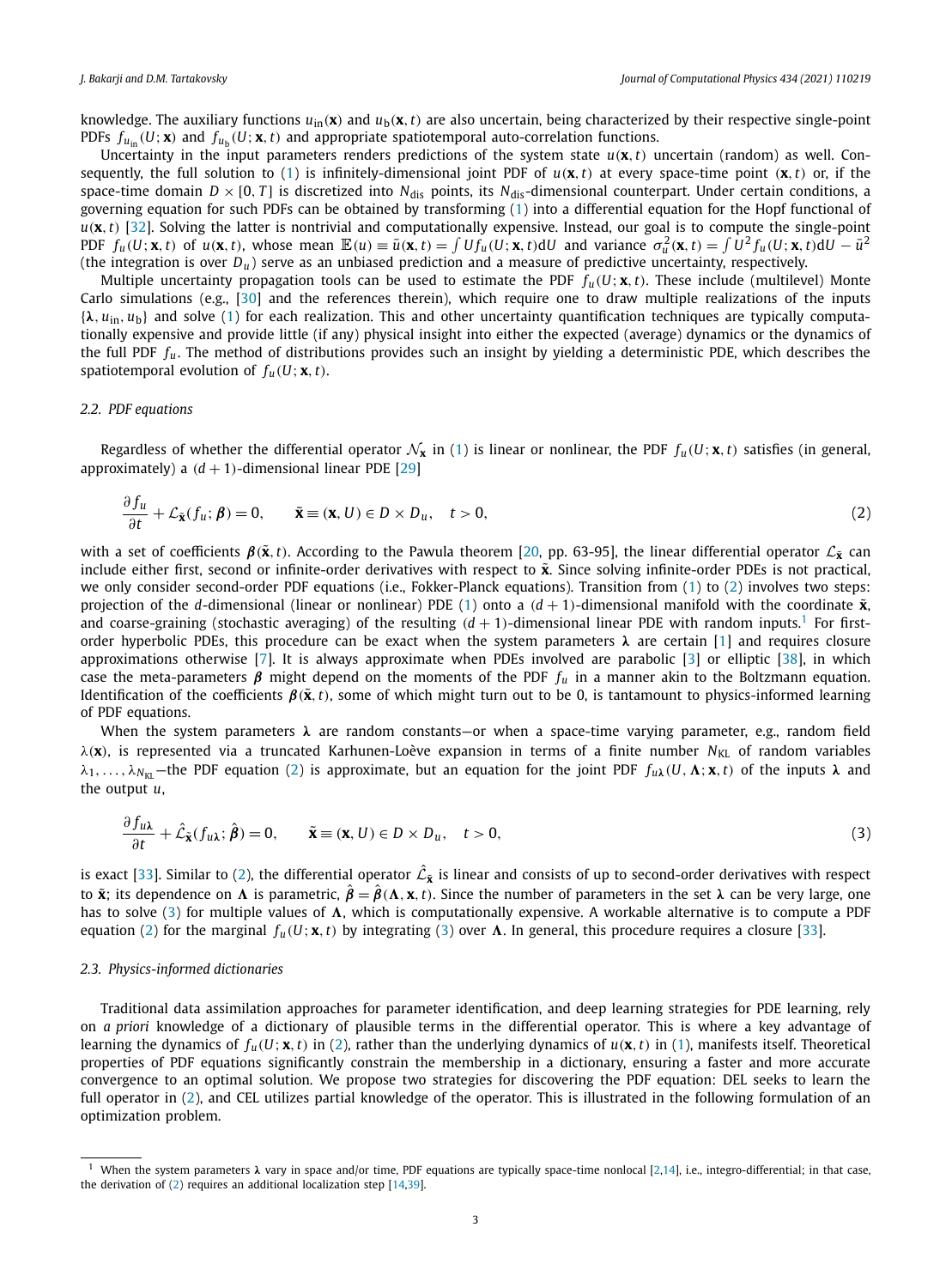<span id="page-3-0"></span>Our goal is to discover the differential operator

$$
\mathcal{L}_{\tilde{\mathbf{x}}} = \boldsymbol{\beta}(\tilde{\mathbf{x}}, t) \cdot \underbrace{\left(1, \frac{\partial}{\partial \tilde{x}_1}, \cdots, \frac{\partial}{\partial \tilde{x}_{d+1}}, \frac{\partial^2}{\partial \tilde{x}_1^2}, \frac{\partial^2}{\partial \tilde{x}_1 \partial \tilde{x}_2}, \cdots, \frac{\partial^2}{\partial \tilde{x}_{d+1}^2}, \cdots\right)^{\top}}_{\text{The dictionary } \mathcal{H} \text{ consisting of } Q \text{ members}},
$$
\n(4)

where  $\beta(\tilde{\mathbf{x}},t) = (\beta_1,\ldots,\beta_0)^\top \in \mathbb{R}^Q$  is the *Q*-dimensional vector of unknown (variable) coefficients. This is accomplished by minimizing the residual

$$
\mathcal{R}(\boldsymbol{\beta}) = \frac{\partial \hat{f}_u}{\partial t} + \mathcal{L}_{\tilde{\mathbf{x}}}(\hat{f}_u; \boldsymbol{\beta}),
$$
\n(5)

for all points  $(\tilde{\bf x},t)$  in the domain  $D\times D_u\times [0,T]$ . Here,  $\hat{f}_u$  is a discrete sampling of  $f_u$ , typically given by observation data (see section [2.4](#page-4-0) for details). Accordingly, the vector of optimal coefficients,  $\hat{\beta}$ , is found as a solution of the minimization problem

$$
\check{\boldsymbol{\beta}}(U,\mathbf{x},t) = \underset{\boldsymbol{\beta}(U,\mathbf{x},t)}{\text{argmin}} \left\{ \int_{0}^{T} \int_{D \times D_u} \mathcal{R}^2(\boldsymbol{\beta}) \, d\tilde{\mathbf{x}} dt + \gamma \left\| \boldsymbol{\beta} \right\|^2_1 \right\}.
$$
\n(6)

The *L*<sub>1</sub> norm,  $\|\cdot\|_1$ , is a regularization term that provides sparsification of the PDF equation, with *γ* serving as a hyperparameter coefficient. Discovery of the full operator  $\mathcal{L}_{\bar{\mathbf{x}}}$ , i.e., the solution of (4)–(6) is referred to as DEL.

The challenge in making the optimization problem (6) generalize to unseen space-time points is to identify a proper dictionary of derivatives in (4) that balances model complexity and predictability. On the one hand, a larger hypothesis class *H* (here, parametrized by *Q* coefficients  $\beta_q(U, \mathbf{x}, t)$  with  $q = 1, \ldots, Q$ ) has a higher chance of fitting the optimal operator  $\mathcal{L}_{\tilde{\mathbf{x}}}$  that honors  $\hat{f}_u$ . It does so by minimizing the bias at the cost of a higher variance. On the other hand, a smaller dictionary  $H$  discards hypotheses with large variance, automatically filtering out noise and outliers that prevent the model from generalizing.

Both features are often used in coordination to nudge the regression problem in the right direction. For instance, having variable instead of constant coefficients in (6) significantly increases the power of the model to describe simulation data. At the same time, the *L*<sub>1</sub> regularization favors the parsimony of (i.e., fewer terms in) the operator  $\mathcal{L}_{\tilde{\mathbf{x}}}$ ; making the resulting PDF equation more interpretable and easier to manipulate analytically.

The construction of the dictionary in (4) and, hence, of the residual R*(β)* is guided by the following considerations. First, if the random state variable  $u(\mathbf{x}, t)$  is represented by a master equation, the Pawula theorem provides an exhaustive dictionary for PDF/CDF equations, i.e., specifies the form of  $\mathcal{L}_{\bar{X}}$ . It states that a truncated Taylor expansion of the master equation (i.e., the Kramers-Moyal expansion) must contain no higher than second-order derivatives for the function *fu* to be interpretable as a probability density; otherwise, it can become negative. Consequently, if we restrict our discovery to local PDEs, i.e., ignore the possibility of  $f_u$  satisfying integro-differential equations or PDEs with fractional derivatives, then the dictionary containing first- and second-order derivatives in (4) is complete.

Second, the learned PDE for  $f_u(U, \mathbf{x}, t)$  has to conserve probability,  $\int f_u dU = 1$  for all  $(\mathbf{x}, t) \in D \times [0, T]$ , i.e., the differential operator in (4) must be of the form  $\bar{\mathcal{L}}_{\bar{\mathbf{x}}} = \nabla_{\bar{\mathbf{x}}} \cdot (\bar{\beta} \nabla_{\bar{\mathbf{x}}})$ , where  $\bar{\beta}$  designates operators, and their coefficients, in the conservative form of the PDF equation. Accordingly,  $\overline{L}_{\overline{\mathbf{x}}}(\cdot;\overline{\beta})$  is a subset of its non-conservative counterpart  $\mathcal{L}_{\overline{\mathbf{x}}}(\cdot;\beta)$  in ([2](#page-2-0)). The conservative form not only constrains the form of the operator, but also facilitates its numerical approximation. For example, a conservation law can be discretized using a finite volume scheme ensuring that the learned solution conserves probability.

**Remark 1.** For a particular initial condition, the solution of the minimization problem (6) could predict the differential operator  $\mathcal{L}_{\tilde{x}}$  containing the derivatives of order higher than two. However, we are only interested in learning PDF equations that generalize over arbitrary initial conditions, guaranteeing both positivity and conservation of probability independently of how these PDEs are solved after being discovered.

In a typical coarse-graining procedure, only a fraction of the terms in a PDF/CDF equation (i.e., in the dictionary  $\mathcal{H}$ ) are unknown [\[29\]](#page-16-0) and need to be learned from data. For example, an ensemble mean  $(10)$  of two random fields, the model input *I* and (a derivative of) the model output *O* is written as  $\langle IO \rangle = \langle I \rangle \langle O \rangle + \langle I'O' \rangle$ , where the prime *'* indicates zeromean fluctuations about the respective means. The first term in this sum is a known term in a coarse-grained PDE, while the second requires a closure approximation, i.e., needs to be discovered. When applied to [\(1\)](#page-1-0), the method of distributions [\[29](#page-16-0)] leads to an operator decomposition  $\mathcal{L}_{\tilde{\mathbf{x}}} = \mathcal{K}_{\tilde{\mathbf{x}}} + \mathcal{C}_{\tilde{\mathbf{x}}}$ , where  $\mathcal{K}_{\tilde{\mathbf{x}}}$  is a known differential operator and the unknown operator  $\mathcal{C}_{\tilde{\mathbf{x}}}$ contains the closure terms to be learned. With this decomposition, the discretized residual (5) takes the form

$$
\mathcal{R}(\boldsymbol{\beta}) = \frac{\partial \hat{f}_u}{\partial t} + \mathcal{K}_{\tilde{\mathbf{x}}}(\hat{f}_u; \boldsymbol{\eta}) + \mathcal{C}_{\tilde{\mathbf{x}}}(\hat{f}_u; \boldsymbol{\beta}),
$$
\n(7)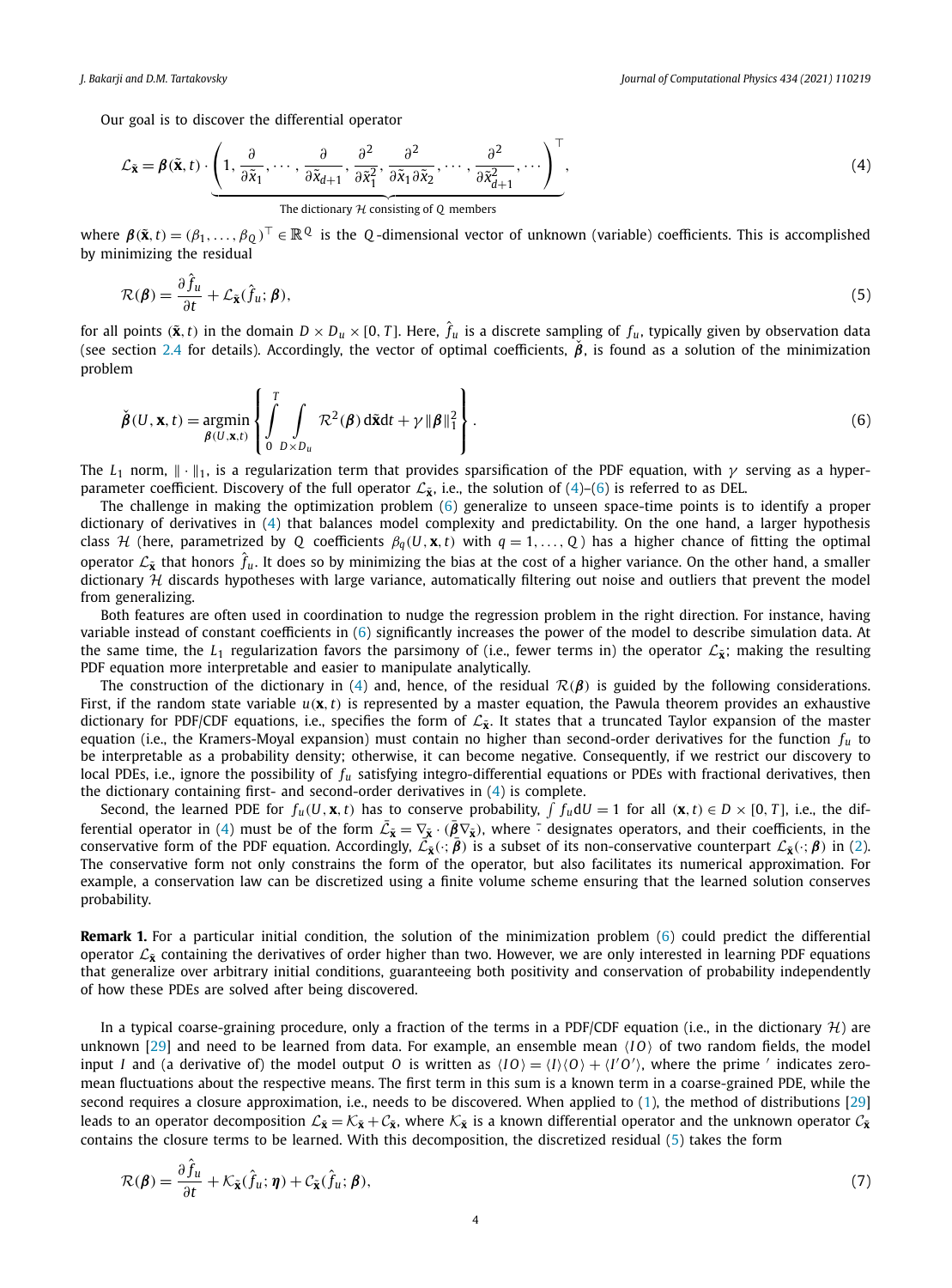<span id="page-4-0"></span>with known coefficients *η* and unknown coefficients *β*, which are a subset of their counterparts in [\(5](#page-3-0)). Minimization of the residual [\(7\)](#page-3-0) lies at the heart of CEL. We posit that CEL provides a proper framework for physics-informed equation discovery, in which physics guides the construction of the operator  $K_{\tilde{x}}$  and observational/simulated data are used to infer the unknown closure operator  $C_{\tilde{x}}$ . In general, physical and mathematical properties of the differential equations one aims to learn constrain the dictionary  $H$ . Depending on the problem, the scientific literature is full of versatile physical constraints that can and should improve equation discovery.

**Remark 2.** While generalization is what all human and machine learning aims to achieve, experience shows that the set over which a model generalizes is always bounded. That is why it is important to keep the human in the loop of discovering ever more generalizable and interpretable models. With that purpose in mind, while deep learning techniques are good at fitting nonlinear functions, learning equations by sparse regression provides a better collaborative framework between the scientist and the machine.

#### *2.4. Numerical implementation*

Let  $\hat{\mathbf{f}}_u \in \mathbb{R}^{M \times N \times P}$ , with entries  $\hat{f}_u^{ijk} \equiv f_u(U_i, \mathbf{x}_j, t_k)$  for  $i \in [1, M]$ ,  $j \in [1, N]$  and  $k \in [1, P]$ , be a (numerical) solution of [\(2](#page-2-0)), at nodes of the discretized  $U \in D_u$ ,  $\mathbf{x} \in D$ , and  $t \in [0, T]$ , such that  $U_i = U_0 + i \Delta U$ ,  $t_k = t_0 + k \Delta t$ , and j is defined according to an appropriate indexing scheme in which  $x_j$  spans the entire *d*-dimensional grid. In practice, the residual  $\mathcal R$ in [\(5\)](#page-3-0) is computed numerically at finite collocation points in the domain  $D_u \times D \times [0, T]$  by approximating the derivatives in [\(4](#page-3-0)) via finite differences, fast Fourier transforms, total variation regularized differentiation, etc. [\[8](#page-15-0),[23](#page-16-0)]. In the discretized version of [\(6\)](#page-3-0), the residual  $\mathcal{R}_{ijk}$  is a third-order tensor corresponding to the discretized domain on which the solution  $\hat{f}_{u}^{ijk}$ is given, and the integrals become the sums over *i*, *j* and *k*:

$$
\check{\beta}^{ijk} = \underset{\beta^{ijk}}{\text{argmin}} \left\{ \frac{1}{MNP} \sum_{i=1}^{M} \sum_{j=1}^{N} \sum_{k=1}^{P} \mathcal{R}_{ijk}^2(\beta^{ijk}) + \gamma ||\beta||_1^2 \right\},\tag{8}
$$

where  $\boldsymbol{\beta}^{ijk} = \boldsymbol{\beta}(U_i, \mathbf{x}_i, t_k)$  is a third-order tensor.

Since the coefficients  $\beta(U, \mathbf{x}, t)$  are functions of  $(d+2)$  arguments, a numerical solution of the optimization problem in ([6](#page-3-0)) might be prohibitively expensive. For example, a simulated annealing strategy (e.g., [\[4\]](#page-15-0) and the references therein) calls for discretizing the coefficients  $\beta^{ijk}$  at the grid points  $(U_i, x_j, t_k)$  at which the solution  $\hat{f}_u^{ijk}$  is defined and optimizing over  $\beta^{ijk}$ . With *Q* features in the dictionary *H*, this strategy yields  $Q \times M \times N \times P$  unknown coefficients  $β_q^{ijk}$  and an optimization problem with complexity  $O(QM^3)$ , where typically  $M \approx 10^3$ . Solving such a high-dimensional problem requires adequate computational resources, e.g., multithreading on GPUs, proper memory allocation, etc. It can be implemented by stacking the minimization problems over all grid points in one large matrix, as done in [\[21](#page-16-0)] for learning parametric PDEs.

A more efficient approach is to represent the variable coefficients  $\beta_q(U, \mathbf{x}, t)$  via a series of orthogonal polynomial basis functions (e.g., Chebyshev polynomials), *ψr(*·*)*, such that

$$
\beta_q(U, \mathbf{x}, t) = \sum_r^R \sum_s^S \sum_w^W \alpha_q^{rsw} \psi_r(U) \psi_s(\mathbf{x}) \psi_w(t), \qquad q = 1, ..., Q,
$$
\n(9)

where  $\alpha_q^{rsw} \in \mathbb{R}$  denote the  $d_{pol} = RSW$  coefficients in the polynomial representation of  $\beta_q$ . With this approximation, the minimization problem ([6](#page-3-0)) is solved over the unknown coefficients  $\pmb{\alpha}^{rsw} = (\alpha_1^{rsw}, \dots, \alpha_Q^{rsw}) \in \mathbb{R}^Q$ . For  $d_{\text{coef}} = Q d_{\text{pol}}$  unknown coefficients  $\beta_q^{ijk}$ , the optimization dimension is of order  $O(QR^3)$ , where typically  $R \lesssim 10$ . This dimension is many orders of magnitude smaller than the brute force parametric optimization in [[21\]](#page-16-0), so that the resulting optimization problem can be solved on a personal computer.

Given the data matrix  $\hat{\bf f}_u \in \mathbb{R}^{M \times N \times P}$  and its numerical derivatives with respect to U, **x** and t from the dictionary [\(4\)](#page-3-0), we build the derivative feature matrix

$$
\mathbf{F} = \begin{bmatrix} 1 & \partial_{x_1} \hat{f}_{u}^{111} & \cdots & \partial_{x_d} \hat{f}_{u}^{111} & \partial_{U} \hat{f}_{u}^{111} & \cdots & \partial_{U}^{2} \hat{f}_{u}^{111} \\ 1 & \partial_{x_1} \hat{f}_{u}^{211} & \cdots & \partial_{x_d} \hat{f}_{u}^{211} & \partial_{U} \hat{f}_{u}^{211} & \cdots & \partial_{U}^{2} \hat{f}_{u}^{211} \\ \vdots & \vdots & \vdots & \ddots & \vdots \\ 1 & \partial_{x_1} \hat{f}_{u}^{MNP} & \cdots & \partial_{x_d} \hat{f}_{u}^{MNP} & \partial_{U} \hat{f}_{u}^{MNP} & \cdots & \partial_{U}^{2} \hat{f}_{u}^{MNP} \end{bmatrix} \in \mathbb{R}^{d_{\text{dis}} \times Q}, \quad d_{\text{dis}} = MNP; \tag{10}
$$

and its corresponding label vector (i.e., the known part of the PDF equation); e.g., based on the CEL formulation of the residual in [\(7](#page-3-0)),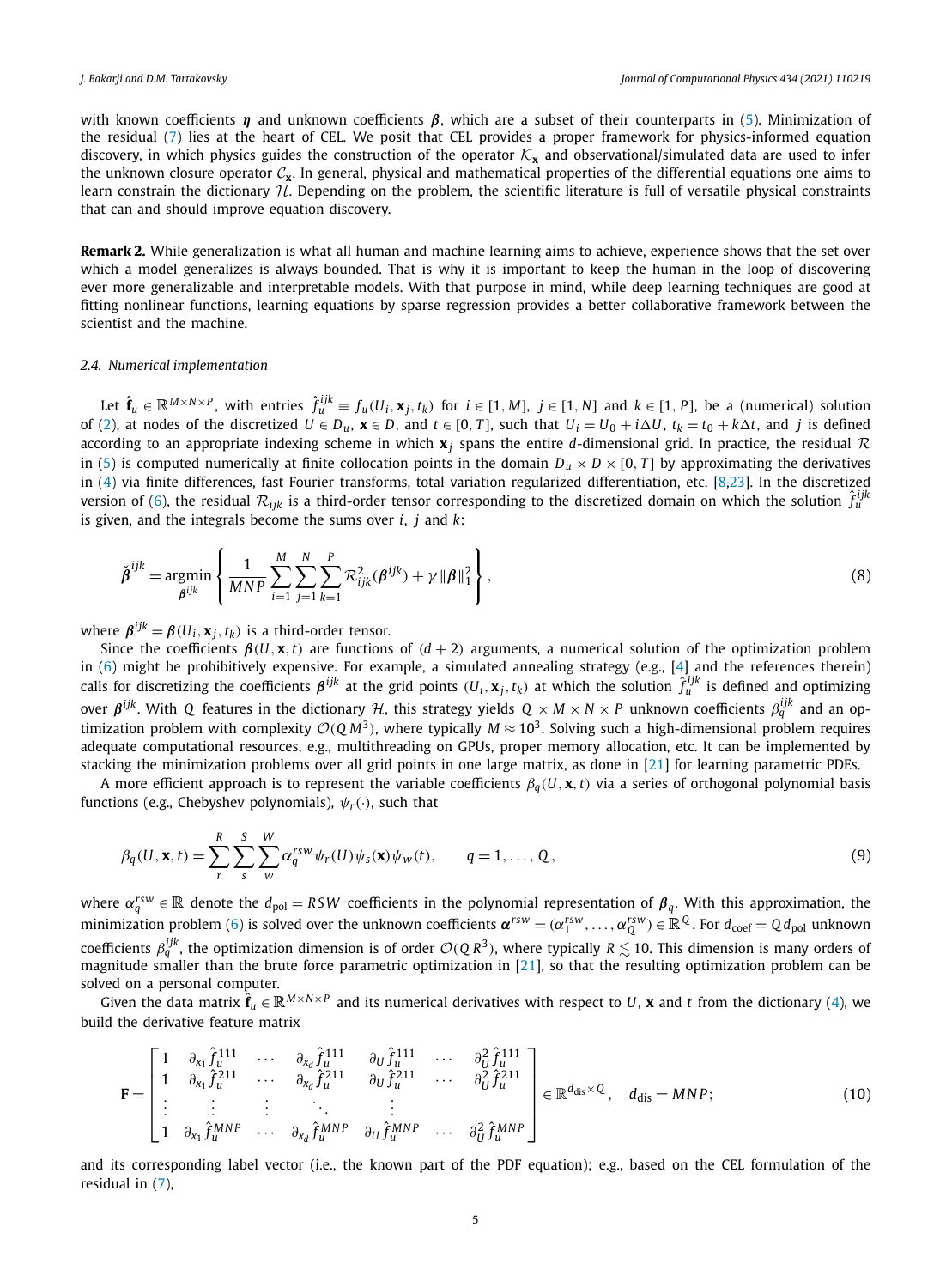<span id="page-5-0"></span>

Fig. 1. A diagram of the algorithm for learning PDF equations from Monte Carlo simulations.

$$
\mathbf{V} = \begin{bmatrix} \frac{\partial_t \hat{f}_u^{111} + \mathcal{K}_{\tilde{\mathbf{x}}}(\hat{f}_u^{111}; \boldsymbol{\eta})}{\partial_t \hat{f}_u^{211} + \mathcal{K}_{\tilde{\mathbf{x}}}(\hat{f}_u^{211}; \boldsymbol{\eta})} \\ \vdots \\ \frac{\partial_t \hat{f}_u^{MNP} + \mathcal{K}_{\tilde{\mathbf{x}}}(\hat{f}_u^{MNP}; \boldsymbol{\eta})}{\partial_t \hat{f}_u^{MNP} + \mathcal{K}_{\tilde{\mathbf{x}}}(\hat{f}_u^{MNP}; \boldsymbol{\eta})} \end{bmatrix} \in \mathbb{R}^{d_{\text{dis}}}. \tag{11}
$$

For variable coefficients  $\pmb{\beta}(U,\pmb{x},t)$ , we define the vector  $\Psi^{rsw}\in\mathbb{R}^{d_{\text{dis}}}$  whose elements  $\Psi^{rsw}_{ijk}\equiv\psi_r(U_i)\psi_s(\pmb{x}_j)\psi_w(t_k)$  correspond to the grid-point elements in the columns of **F** and **V**. For every polynomial coefficient vector  $\Psi^{rsw}$ , the matrix form of the residual in [\(7](#page-3-0)) becomes

$$
\mathcal{R}(\boldsymbol{\alpha}^{rsw}) = \mathbf{V} + (\mathbf{F} \odot \boldsymbol{\Psi}^{rsw} \mathbf{1}^\top) \boldsymbol{\alpha}^{rsw},\tag{12}
$$

where  $\odot$  is the Hadamard (element-wise) product,  $\mathbf{1} \in \mathbb{R}^Q$  is a vector of ones, such that the outer product  $\Psi^{rsw} \mathbf{1}^\top$  broadcasts the variable coefficient vector  $\Psi^{rsw}$  into  $Q$  identical columns. Let us introduce matrices

$$
\mathcal{V} = \begin{bmatrix} \mathbf{V} \\ \mathbf{V} \\ \vdots \\ \mathbf{V} \end{bmatrix} \in \mathbb{R}^{d_{\text{tot}}}, \qquad \mathcal{F} = \begin{bmatrix} \mathbf{F} \odot \Psi^{111} \mathbf{1}^{\top} \\ \mathbf{F} \odot \Psi^{211} \mathbf{1}^{\top} \\ \vdots \\ \mathbf{F} \odot \Psi^{RSW} \mathbf{1}^{\top} \end{bmatrix} \in \mathbb{R}^{d_{\text{tot}} \times Q}, \qquad \mathcal{A} = \begin{bmatrix} \boldsymbol{\alpha}^{111} \\ \boldsymbol{\alpha}^{211} \\ \vdots \\ \boldsymbol{\alpha}^{RSW} \end{bmatrix} \in \mathbb{R}^{d_{\text{coef}}}, \qquad (13)
$$

where  $d_{\text{tot}} = d_{\text{dis}}d_{\text{pol}}$ . Then, minimization of the residual in (12) over all variable coefficients leads to the optimization problem

$$
\check{\mathcal{A}} = \underset{\mathcal{A}}{\operatorname{argmin}} \|\mathcal{V} + \mathcal{F} \odot \mathcal{A}\|_{2}^{2} + \gamma \|\mathcal{A}\|_{1}^{2},\tag{14}
$$

where  $\|\cdot\|_2$  denoting the  $L_2$  norm. A schematic representation of the resulting algorithm is shown in Fig. 1.

Following [[8](#page-15-0)], our algorithm combines LASSO [\[31\]](#page-16-0), i.e., *L*<sup>1</sup> regularization, with recursive feature elimination (RFE), which sequentially eliminates derivative features with small coefficients based on a tunable threshold at every iteration. This means that our algorithm has two hyper-parameters, *γ* and the RFE threshold, which are chosen based on the test set error (rather than being part of the optimization variable **A**) and a desired sparsity (i.e., a variance-bias balance). For this purpose, we test a few cross-validation algorithms for parameter estimation from Python's scikit-learn package [\[17](#page-16-0)]. These algorithms, which rely on grid search to find the optimal regularization hyper-parameter *γ* , are LassoCV (an *n*-fold cross-validation set on each iteration), LassoLarsCV (an additional least-angle regression model), and LassoLarsIC (the Akaike or Bayes information criterion as an optimization variable over  $\gamma$ ). They give very similar results when the optimal solution is in the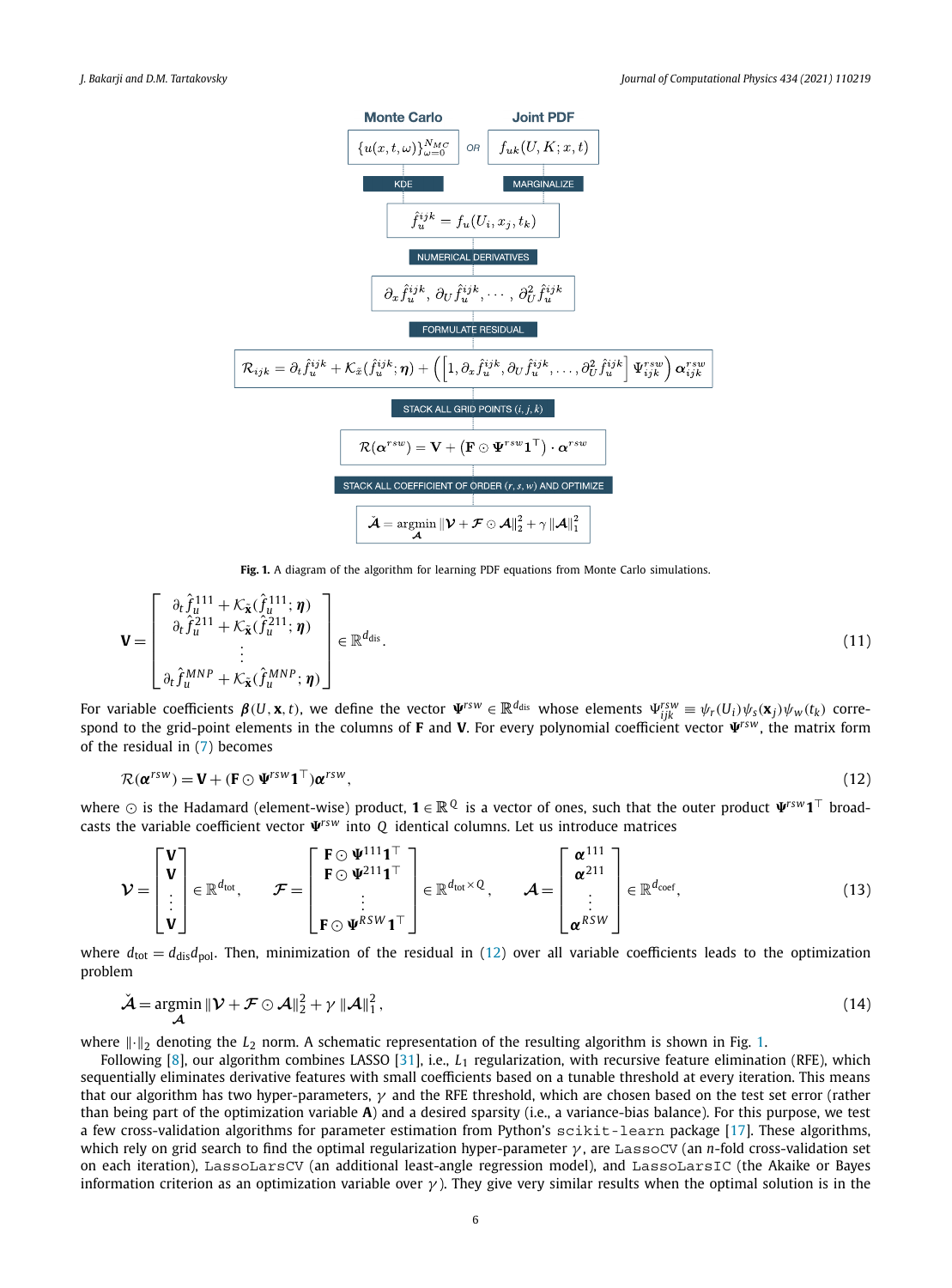<span id="page-6-0"></span>vicinity of the hypothesis class, but might differ significantly when the solution is far from optimal. In general, the choice of the algorithm depends on whether one favors more sparsity or accuracy.

For *N<sub>MC</sub>* realizations of the random inputs, [\(1](#page-1-0)) is solved *N<sub>MC</sub>* times on the discretized space-time domain  $D \times [0, T]$ , yielding *N<sub>MC</sub>* solutions *u*(**x**,*t*). These Monte Carlo results are post-processed, e.g., with a Gaussian kernel density estimator (KDE) used in this study, to obtain the single-point PDF  $f_u(U; \mathbf{x}, t)$  on the discretized domain  $D_u \times D \times [0, T]$ . The KDE bandwidth is estimated for every grid point in *D* × [0, *T*] using Scott's normal reference rule *h* = 3.49  $\sigma$  *N*<sub>MC</sub><sup>-1/3</sup> [[26](#page-16-0)], where *σ* is the standard deviation of the data. The effect of the bandwidth on the solution is discussed in Appendix [D.](#page-14-0) Both the kernel type and the bandwidth are added hyper-parameters that can be optimized.

The matrices  $V$  and  $F$  in ([14\)](#page-5-0) can be very large, depending on the selected order of the polynomials (*R*, *S* and *W*). We assume the coefficients to be time-independent,  $\beta = \beta(U, \mathbf{x})$ , so that  $W = 1$ . This makes the resulting optimization problems numerically tractable on a personal computer. To increase the computational efficiency, we exclude grid points on which the labels, e.g., *∂<sup>t</sup> fu(U*; **x***,t)*, remain close to zero during the entire simulation. This sampling method leads to a significant reduction in computational cost (around a four-fold reduction in matrix size), especially in the case of a PDF that remains unchanged (equal zero) on the majority of the infinite domain.

To evaluate the generalization power of the method, we test its temporal extrapolation accuracy by fitting the hypothesis on the first 80% of the time horizon *T*, i.e., on the domain  $D_{\text{train}} = D_u \times D \times [0, 0.8T]$ , and testing it on the remaining 20% of the simulation, i.e., on  $D_{\text{test}} = D_u \times D \times (0.8T, T)$ .

#### **3. Results**

We validate our approach on a set of nonlinear problems with uncertain initial conditions and parameters. In these experiments, we use the method of distributions [[29](#page-16-0)] to map the PDE [\(1\)](#page-1-0) for the random field *u(***x***,t)* onto either closed or unclosed PDEs of the marginal PDF  $f_u(U; \mathbf{x}, t)$ . This illustrates the difficulties associated with analytical derivation of a PDF/CDF equation, and shows how our data-driven approach to PDE discovery ameliorates them.

Section 3.1 deals with a nonlinear advection-reaction PDE driven by additive noise, for which the PDF equation is exact; this setting serves to validate our method by discovering a known PDF equation. In section [3.2,](#page-8-0) we consider a nonlinear advection-reaction PDE with multiplicative noise. The derivation of a corresponding PDF equation in this setting requires a closure approximation and, hence, our method leads to the discovery of a new PDF equation. In section [3.3,](#page-10-0) we analyze a nonlinear conservation law (Burgers' equation) subject to a random initial condition. This example demonstrates the importance of choosing an appropriate quantity, the single-point PDF or CDF of the state variable, for which to discover an equation.

#### *3.1. Nonlinear advection-reaction PDE with additive noise*

This experiment, in which the derivation of a PDF equation is exact, serves to test the method's accuracy in reconstruction of a PDF equation from  $N_{MC}$  Monte Carlo runs. Let  $u(x, t)$  be a real-valued state variable, whose dynamics is governed by

$$
\frac{\partial u}{\partial t} + k \frac{\partial u}{\partial x} = rg(u), \qquad x \in \mathbb{R}, \quad t \in \mathbb{R}^+\tag{15}
$$

where  $k \in \mathbb{R}^+$  and  $r \in \mathbb{R}^+$  are deterministic advection and reaction rate constant, respectively. The initial condition  $u(x, 0)$  =  $u_0(x)$  is a random field with compact support in  $\mathbb{R}$ ; it is characterized by a single-point PDF  $f_{u_0}(U; x)$  and a two-point correlation function  $\rho_{u_0}(x, y)$  specified for any two points x,  $y \in \mathbb{R}$ . The nonlinearity  $g(u)$  is such that for any realization of  $u_0(x)$  a solution of this problem,  $u(x, t)$ , is almost surely smooth. The PDF  $f_u(U; x, t)$  satisfies exactly a PDE (Appendix [A\)](#page-13-0)

$$
\frac{\partial f_u}{\partial t} + k \frac{\partial f_u}{\partial x} + r \frac{\partial g(U) f_u}{\partial U} = 0,\tag{16}
$$

subject to the initial condition  $f_u(U; x, 0) = f_{u_0}(U; x)$ .

For the nonlinear source  $g(u) = u^2$  used in this experiment, the analytical solution of (15) is  $u(x, t) = [1/u_0(x - kt)$ rt]<sup>-1</sup>. Uncertainty in the initial state,  $u_0(x) = a \exp[-(x-\mu)^2/(2\sigma^2)]$ , is incapsulated in the real constants a,  $\mu$ , and  $\sigma$ . These parameters are sampled from independent Gaussian distributions,  $a \sim \mathcal{N}(\eta_a, \xi_a)$ ,  $\mu \sim \mathcal{N}(\eta_a, \xi_a)$ ,  $\sigma \sim \mathcal{N}(\eta_{\sigma}, \xi_{\sigma})$ . The means and variances in these distributions are chosen to ensure that  $u_0(x)$  almost surely has a compact support,  $u(x \to \pm \infty, t) = 0$ , which ensures integrability of  $u(x, \cdot)$  on  $\mathbb R$ . We set  $k = 1$ ,  $r = 1$ ,  $T = 0.5$ ,  $\Delta t = 0.0085$ ,  $x \in [-2.0, 3.0]$ ,  $\Delta x = 0.0218$ ,  $\Delta U = 0.0225$ ,  $\eta_a = 0.8$ ,  $\xi_a = 0.1$ ,  $\eta_{\mu} = 0.5$ ,  $\xi_{\mu} = 0.1$ ,  $\eta_{\sigma} = 0.45$ ,  $\xi_{\sigma} = 0.03$ , and polynomial coefficients of order  $M = 3$  and  $N = 3$ .

We use the grid search algorithm LassoCV to find  $\gamma = 0.0004$  that minimizes the test-set error, while seeking a sparse solution tunable by the RFE threshold. This direct equation learning (DEL) procedure leads to a PDE,

$$
\frac{\partial \hat{f}_u}{\partial t} + \mathbf{0.996} \frac{\partial \hat{f}_u}{\partial x} + \mathbf{0.955} U^2 \frac{\partial \hat{f}_u}{\partial U} + \mathbf{2.06} U \frac{\partial \hat{f}_u}{\partial U} = 0,
$$
\n(17)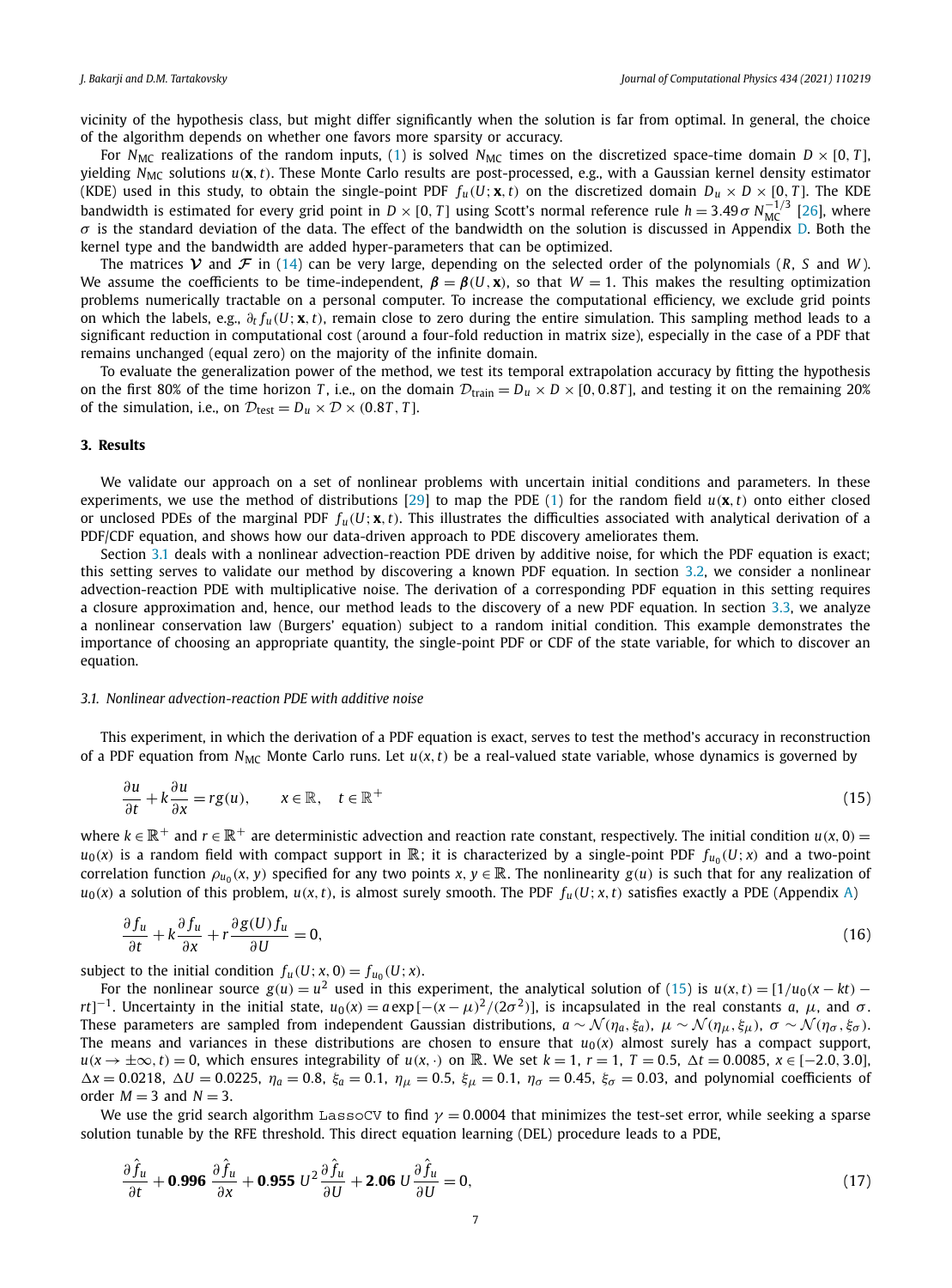

Fig. 2. Error in estimation of the PDF  $f_u$  on  $\mathcal{D}_{\text{test}}$  (left) and the coefficients in the discovered PDF equation [\(17](#page-6-0)) (right) as function of the number of Monte Carlo realizations  $N_{MC}$ , without recursive feature elimination (RFE).



Fig. 3. The model coefficients, accompanied by error bars, estimated via first-order (forward difference) and second-order (central difference) accurate approximations of the derivatives. The second-order approximation leads to the smaller coefficient error and the comparable confidence intervals.

which demonstrates our method's ability to identify the relevant derivatives and their coefficients in equation [\(16](#page-6-0)) with  $g(U) \equiv U^2$ , eliminating all the remaining features in the dictionary  $H$ ; the original coefficients  $k = 1$  and  $r = 1$  are estimated with 3*.*2% error. In the absence of recursive feature elimination, the algorithm yields 11 non-zero terms (Fig. 2), highlighting the importance of using RFE sparsification in addition to *L*<sup>1</sup> regularization. This is due to the variance-bias trade-off discussed in section [2.3](#page-2-0).

The amount and quality of simulated data are characterized by two hyper-parameters: the number of Monte Carlo runs, *N<sub>MC</sub>*, and the mesh size,  $\Delta = \max{\{\Delta U, \Delta x, \Delta t\}}$ . Fig. 2 reveals that both the values of the coefficients *β* in the PDF equation [\(17\)](#page-6-0) and the root mean square error (RMSE) of its solution  $\hat{f}_u$  in the extrapolation mode are relatively insensitive to *N<sub>MC</sub>* for around *N<sub>MC</sub>* > 20 realizations. This means that, in this particular problem, the required number of Monte Carlo simulations is very small. But this is not always the case, as will be shown in section [3.3](#page-10-0).

The average RMSE in Fig. 2 is on the order  $\mathcal{O}(\Delta^2)$ , where  $\Delta \approx 0.02$ . This error is equivalent to a numerical scheme's approximation error (a truncation error of the relevant Taylor expansion). The second-order error observed here could be due to the use of a first-order finite difference scheme to create the derivative features. In Fig. 3, we verify this hypothesis by comparing the coefficients *β* in [\(17\)](#page-6-0) predicted via the first-order (forward difference) and second-order (central difference) approximations of the derivatives. The second-order approximation predicts the coefficients *(*0*.*998*,* 0*.*994*,* 1*.*976*)* and, indeed, leads to a smaller error of 0.5%—relative to the first-order approximation error of 3.2%—with comparable confidence intervals.

A solution  $u(x, t)$  to ([15\)](#page-6-0) can be (nearly) deterministic in a part of the space-time domain  $S \in D \times [0, T]$ , e.g., when  $u(x, t)$  has a compact support; in this experiment the size of S is controlled by the support of the initial state  $u_0(x)$  which is advected by ([15\)](#page-6-0) throughout the space-time domain  $\mathbb{R}\times[0,T]$ . This situation complicates the implementation of KDE and numerical differentiation, because the resulting PDF  $f_u(U; x, t)$  is (close) to the Dirac delta function  $\delta(\cdot)$ ; in this experiment,  $f_u(U; x, t) \sim \delta(U)$  for  $(x, t) \in S$ , as shown in Fig. [4](#page-8-0) for space-time points  $(x = 2.03, t)$  with small t. Consequently, a numerical implementation of our algorithm must provide an adequate approximation of the delta function and be able to handle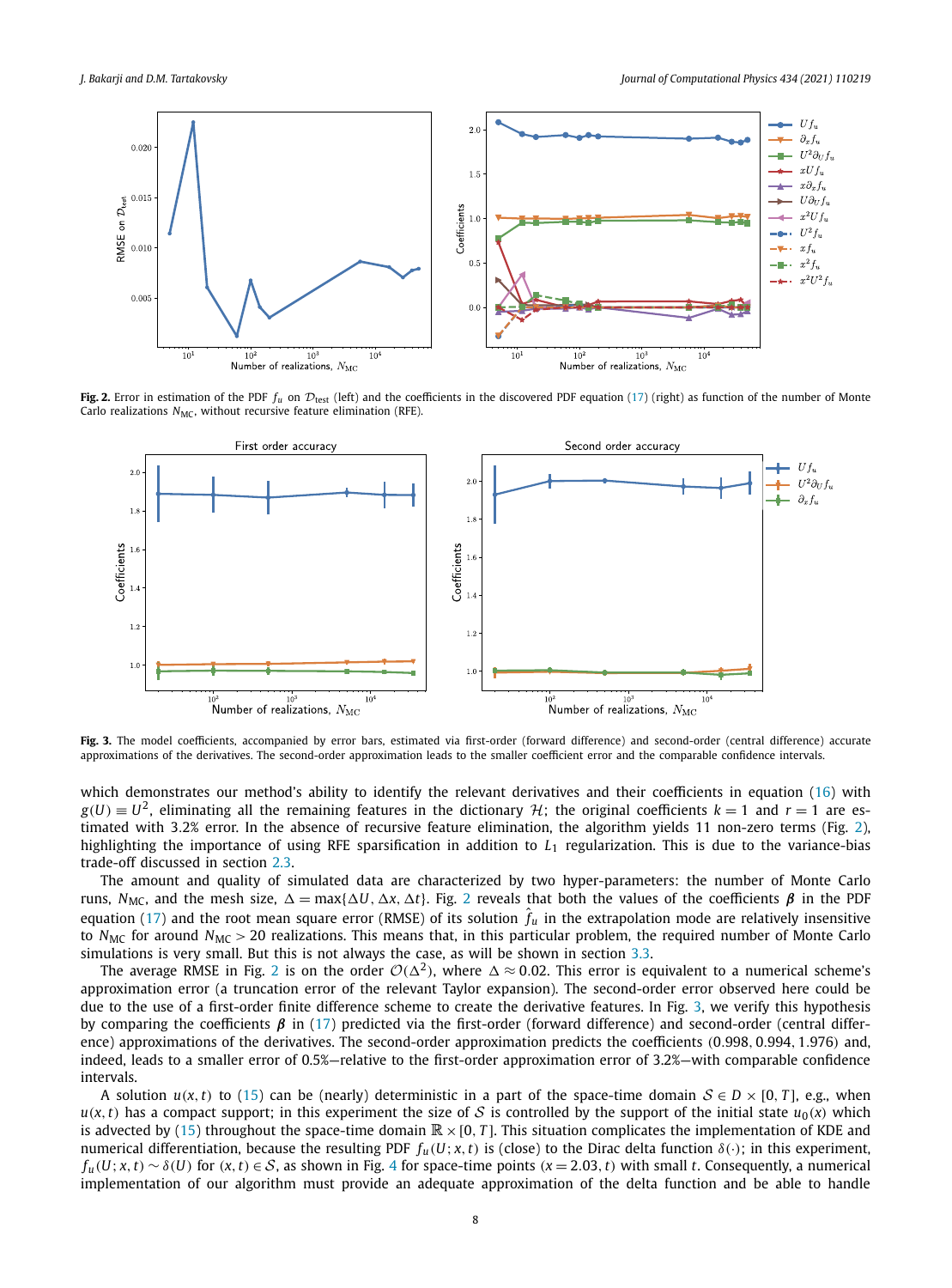<span id="page-8-0"></span>

**Fig. 4.** PDF  $f_u(U; x = 2.03, t)$  (left) and the coefficient values in the discovered PDF equation using DEL (right) The effect of omitting training samples from the *U* domain  $D_u^0 \in [0, s|D_u|]$ , with  $s \in [0, 1]$ , where the sharp PDF profiles complicate numerical differentiation. An RFE threshold of 0.1 is used.

sharp gradients with respect to *U* in the neighborhood of  $U = 0$ . (We found that rejecting data points near  $u(x, t) = 0$ from KDE leads to a poor MC approximation of  $f_u(U; \cdot)$  and its derivatives, and to the discovery of an incorrect PDF equations on  $D_{train}$ .) We address this issue by adding small perturbations *ξ* to the initial state  $u_0(x)$ , i.e., by generating the training data from ([15\)](#page-6-0) subject to the initial condition  $u_0^m(x) = \xi + u_0(x)$ , where the random variable  $\xi$  has the exponential PDF,  $f_{\xi}(s) = \lambda \exp(-\lambda s)$  for  $s \ge 0$  and  $= 0$  for  $s < 0$ , with  $\lambda \gg 1$  (in our experiments,  $\lambda = 10$ ).<sup>2</sup> Another alternative is to omit training data from the simulation domain where the PDF has sharp profiles. In this case, the data in the domain  $D_{\mu}^0$  ∈ [0, *s*|*D<sub>u</sub>*|], with *s* ∈ [0, 1], are excluded from the training set  $\mathcal{D}_{\text{train}}$  (Fig. 4b). Other strategies, which we defer for follow-up studies, include the discovery of PDF/CDF equations in the frequency domain.

#### *3.2. Nonlinear advection-reaction PDE with multiplicative noise*

This test deals with a situation in which the exact PDF equation is not available and, hence, its multiple approximations have the right to exist, one of which we aim to discover. The setting is the same as in the previous section, except for the system parameter *k* in ([15](#page-6-0)) that is now random rather than deterministic. It is statistically independent from the random initial state  $u_0(x)$  and has the PDF  $f_k(K)$  with ensemble mean  $\langle k \rangle$  and standard deviation  $\sigma_k$ . In the simulations reported below, we take  $f_k(K)$  to be Gaussian with  $\langle k \rangle = 1$  and  $\sigma_k = 0.2$ .

The PDF  $f_u(U; x, t)$  of the solution to this problem,  $u(x, t)$ , satisfies a PDE (Appendix [A\)](#page-13-0),

$$
\frac{\partial f_u}{\partial t} + \langle k \rangle \frac{\partial f_u}{\partial x} + r \frac{\partial g(U) f_u}{\partial U} + \mathcal{C}(f_u) = 0. \tag{18}
$$

This equation is formally exact but not computable since the operator  $C(f_u)$  is unknown. It has to be conservative and is generally nonlocal [\[14,15\]](#page-16-0), taking the form of an integro-differential operator or, equivalently, a fractional-derivatives operator. One of its plausible approximations is (Appendix  $\mathcal{C}$  $\mathcal{C}$  $\mathcal{C}$ )

$$
\mathcal{C}(f_u) = -\sigma_k^2 \frac{\partial}{\partial x} \int_0^t \int_D \int_{D_u} G(U, V; x, y; t - \tau) \frac{\partial f_u}{\partial y}(V; y, \tau) dV dy d\tau, \tag{19}
$$

where the kernel *G* is the Green's function of the two-dimensional advection equation. The spatiotemporal localization of (19) yields a PDF equation of the form ([2](#page-2-0)). While one could include nonlocal terms in the dictionary  $H$ , we leave this endeavor for future work; instead, our goal is to learn the localized version of  $C(f_u)$  in (18). The resulting PDF equation, discovered via CEL [\(7](#page-3-0)), is compared with its counterpart discovered via DEL [\(5\)](#page-3-0).

Fig. [5](#page-9-0) exhibits the coefficients of the PDF equations discovered with these two alternative strategies for equation discovery. These equations are not, and do not have to be, identical because a closure approximation is not unique. Nevertheless, the overall structure of the differential operators identified with the two strategies is largely consistent: the first eight most relevant features identified by direct learning, and two most relevant features in the learning with decomposition, involve the terms ( $f_u$ ,  $\partial_x f_u$  and  $\partial_y f_u$ ) that must be present in the PDF equation based on the theoretical considerations leading to the unclosed PDE (18). The next most relevant term identified by both learning strategies is around  $-0.02\partial_x^2 f_u$ , regardless

<sup>&</sup>lt;sup>2</sup> The choice of an exponential distribution ensures that  $f_u(U; x, t) = 0$  for  $U < 0$ , thus honoring the physical meaning of the random variable  $u(x, t)$ , e.g., solute concentration, that must stay positive throughout the simulation.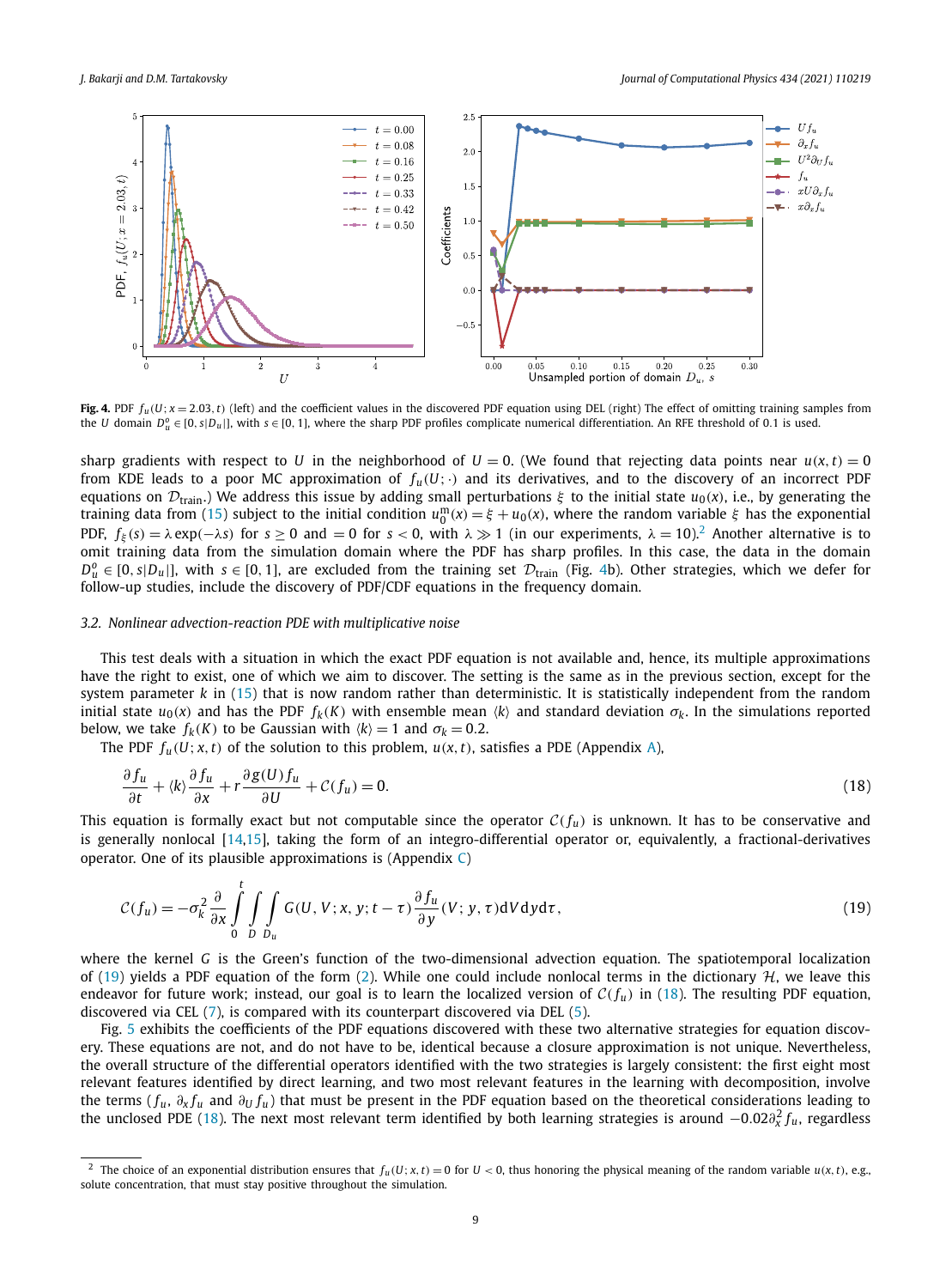<span id="page-9-0"></span>

**Fig. 5.** The coefficients in the PDF equations, as function of the recursive feature elimination threshold, alternatively discovered via constrained equation learning (left), as in ([7\)](#page-3-0) or [\(18\)](#page-8-0), and direct equation learning (right), as in [\(5\)](#page-3-0).



Fig. 6. Cross-validation error as function of the recursive feature elimination threshold for DEL ([5](#page-3-0)) and CEL [\(18](#page-8-0)) (left). Cross-validation error as function of the extrapolation time fraction  $\tau_e = t/T$  on the test set time domain [0.7T, T], with corresponding training time domain [0,0.7T] (right). The RMSE of the latter is lower because it is constrained by known derivative features, which reduces the hypothesis set.

of the RFE threshold. Considering the value of  $\sigma_k = 0.2$ , this is consistent with a theoretical diffusion-type localized closure  $\mathcal{C}(f_u) \approx -(\sigma_k^2/2)\partial_x^2 f_u$  in [\(19](#page-8-0)).

Fig. 5 reveals that the two learning strategies do differ in their identification of the variable coefficients *β(U, x)*. For example, when small RFE thresholds are used, the direct learning identifies the coefficient of the feature  $f_u$  to be 0.5 + 1*.*2*U* + 0*.*35*U*2, instead of its counterpart 2*U* identified by the learning with decomposition. This discrepancy might either be a manifestation of non-uniqueness or reflect numerical differentiation error. Large RFE thresholds introduce additional dependency of this coefficient, *x*2*U*.

Over a wide range of the RFE threshold, learning with decomposition ([18\)](#page-8-0) outperforms direct learning [\(5](#page-3-0)) in terms of the RMSE on the test set (Fig. 6). This proves the point stated in section [2.3:](#page-2-0) constraining the hypothesis class with physics improves the approximation accuracy. That is, the more terms in a PDE we know, the more accurate the discovered PDE is likely to be.

**Remark 3.** Given the lack of uniqueness, generalizability of a discovered PDE depends on the amount of information about the inputs one can transfer into its discovery. The PDF equation [\(18\)](#page-8-0) with the closure  $C(f_u) \approx -(\sigma_k^2/2)\partial_x^2 f_u$  depends only on the first two moments of the random parameter *k*, its mean  $\langle k \rangle$  and standard deviation  $\sigma_k$ , rather than on its full PDF  $f_k(K)$ . Hence, it might not generalize well to an arbitrary distribution of *k*. This can be remedied by learning a PDE for  $f_{nk}(U, K; x, t)$ , the joint PDF of the input k and output  $u(x, t)$ . We show in Appendix [B](#page-14-0) that the latter satisfies exactly an initial value problem

$$
\frac{\partial f_{uk}}{\partial t} + K \frac{\partial f_{uk}}{\partial x} + r \frac{\partial g(U) f_{uk}}{\partial x} = 0, \qquad f_{uk}(U, K; x, 0) = f_{u_0}(U; x) f_k(K), \tag{20}
$$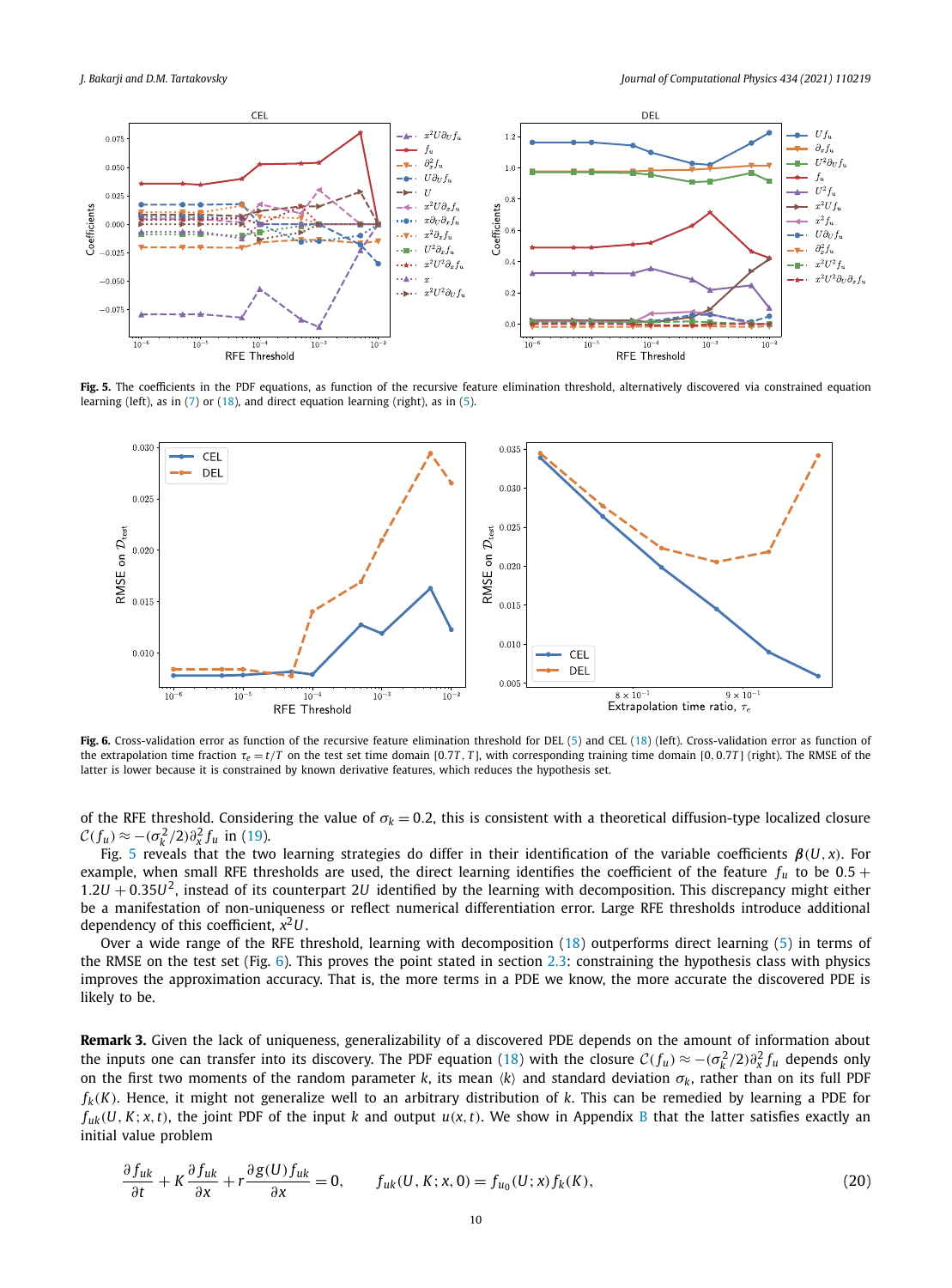<span id="page-10-0"></span>

Fig. 7. Error in estimation of the PDF  $f_u$  on  $\mathcal{D}_{\text{test}}$  (left) and the coefficients in the discovered PDF equation (right) for inviscid Burgers model without a shock. These are plotted as function of the number of Monte Carlo realizations  $N_{MC}$ , with the RFE threshold of 0.001. Only the features whose values exceed 0*.*01 are shown, out of 21 non-zero features.

for any given input parameter distribution  $f_k(K)$ . This suggests that marginalization of  $f_{uk}$  over  $k$ , i.e., transition from [\(20](#page-9-0)) to ([18](#page-8-0)), transfers the information about  $f_k(K)$  from the initial condition for the former to the differential operator in the latter; thus, leading to a weaker generalizability.

#### *3.3. Nonlinear conservation laws*

As a more nonlinear example of ([1](#page-1-0)), we consider a smooth state variable<sup>3</sup>  $u(x,t)$  whose dynamics is governed by a hyperbolic conservation law with a nonlinear flux  $g(u)$ ,

$$
\frac{\partial u}{\partial t} + \frac{\partial g(u)}{\partial x} = 0, \qquad u(x,0) = u_0(x), \qquad x \in \mathbb{R}, \quad t > 0.
$$
 (21)

Randomness comes from the uncertain initial state  $u_0$ , which is characterized by a single-point PDF  $f_{u_0}(U; x)$  and a twopoint correlation function  $\rho_{u_0}(x, y)$ . In the simulations reported below, we set  $g(u) \equiv u^2/2$ , i.e., analyze the inviscid Burgers equation; and  $u_0(x) = \xi + a \exp[-(x - b)^2/(2c^2)]$  with Gaussian variables  $\xi \sim \mathcal{N}(\eta_{\xi}, \sigma_{\xi})$ ,  $a \sim \mathcal{N}(\eta_a, \sigma_a)$ ,  $b \sim \mathcal{N}(\eta_b, \sigma_b)$ , and  $c \sim \mathcal{N}(\eta_c, \sigma_c)$ . We focus on the simulation time horizon *T* before a shock develops. Once again, our goal is to discover a governing equation for  $f_u(U; x, t)$ , the single-point PDF of  $u(x, t)$ , from  $N_{MC}$  Monte Carlo realizations of (21).

When applied to  $(21)$  with smooth solutions, the method of distributions yields the exact integro-differential equation [\[29\]](#page-16-0)

$$
\frac{\partial f_u}{\partial t} + g'(U)\frac{\partial f_u}{\partial x} + g''(U)\frac{\partial F_u}{\partial x} = 0, \qquad F_u(U; x, t) = \int\limits_{-\infty}^U f_u(\tilde{U}; x, t) d\tilde{U}, \tag{22}
$$

where  $g'(U)$  and  $g''(U)$  are the first and second derivatives of  $g(U)$ , respectively. Its local approximation within the dictionary  $H$  in [\(4](#page-3-0)) is not unique. Given the superior behavior of CEL ([7\)](#page-3-0) observed above, we report in Fig. 7 the results of this strategy only. The RMSE of predicted PDF  $f_u$  over the test set  $\mathcal{D}_{\text{test}}$  is an order of magnitude higher than in the previous experiments on advection-reaction equations. Both this error and the concomitant estimates of the coefficients in the learned PDF equation require a larger number of Monte Carlo realizations to stabilize compared to the previous experiment, and that with a significant error.

An alternative to learning a PDF equation for  $f_u(U; x, t)$  is to discover a CDF equation that governs the dynamics of  $F_u(U; x, t)$ , the single-point CDF of  $u(x, t)$ . The integration of (23) over *U* leads to the PDE [[29\]](#page-16-0)

$$
\frac{\partial F_u}{\partial t} + U \frac{\partial F_u}{\partial x} = 0,\tag{23}
$$

which is exact. Both the uniqueness of this CDF equation and the form of its differential operator suggest that its discovery from the dictionary  $H$  in [\(4](#page-3-0)) might be more tractable than the discovery of the corresponding PDF equation. Fig. [8](#page-11-0) demonstrates this to be the case. In the absence of the recursive feature elimination, the test set error is optimal when a few extra terms are included. These are advection ( $\partial_xF_u$ ) and diffusion ( $\partial_x^2F_u$ ) terms that account for Monte Carlo sampling

<sup>&</sup>lt;sup>3</sup> Strategies for handling discontinuities and shocks are discussed in the end of this section.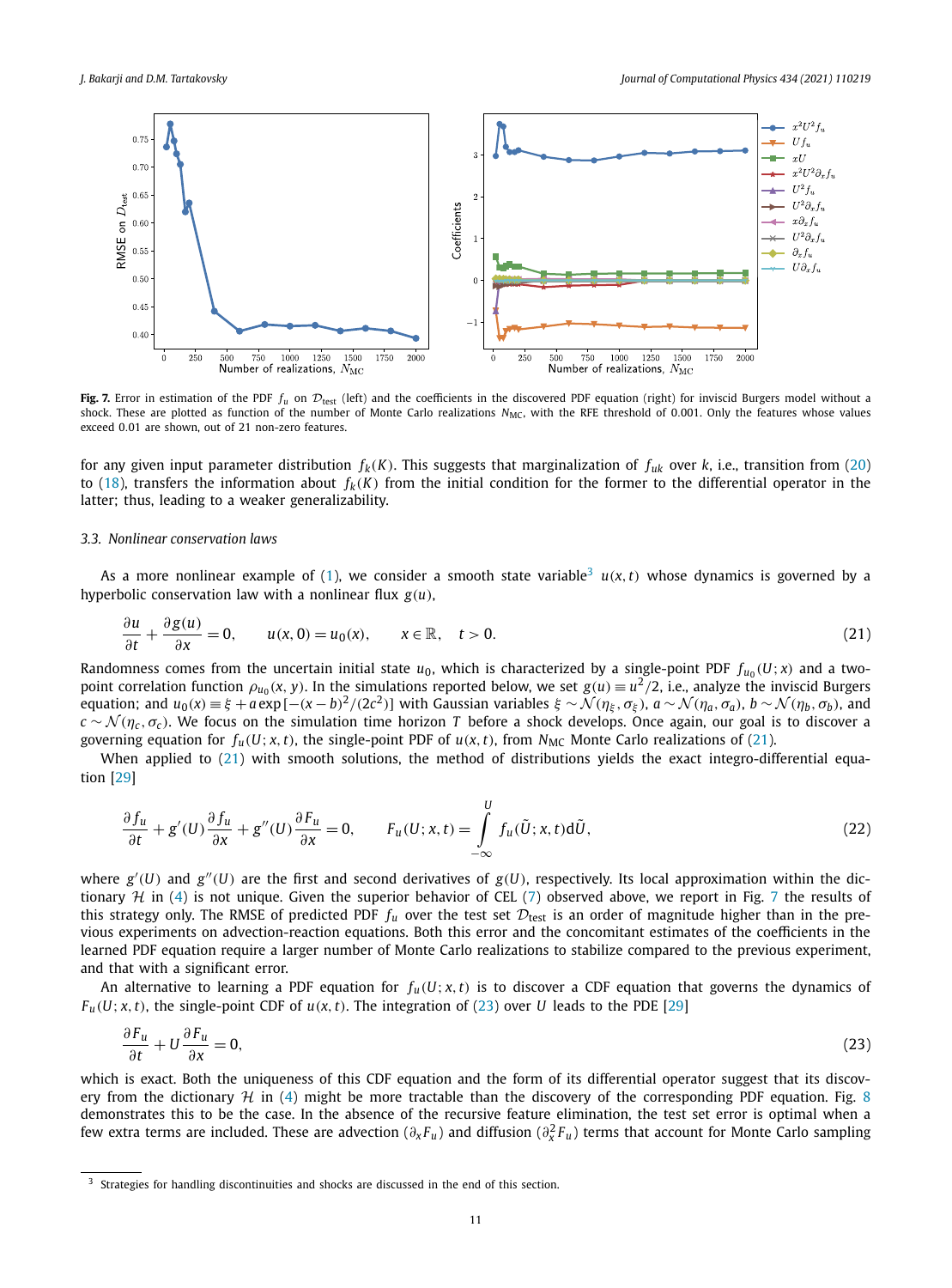<span id="page-11-0"></span>

**Fig. 8.** Error in estimation of the CDF  $F_u$  on  $D_{train}$  and  $D_{test}$  (left) and the coefficients in the discovered CDF equation (right) for inviscid Burgers model without a shock. These are plotted as function of the number of Monte Carlo realizations *N<sub>MC</sub>*. An RFE threshold of 0.001 is used and only the features whose values exceed 0*.*01 are shown, out of 22 non-zero features.

error and its associated KDE approximation. When an RFE threshold of 0.03 is used, with  $N_{MC} = 50000$  realizations, the CDF equation is recovered almost exactly; with coefficient 1*.*001*U*. This finding demonstrates the importance of choosing the "right" observable to learn. In this sense, it is akin to construction of reduced order models via the Koopman operator and dynamic mode decomposition [[12,13](#page-16-0)].

The results presented above are for smooth solutions on the space-time domain before a shock or discontinuity develops. However, many nonlinear hyperbolic conservation laws ([21\)](#page-10-0), including the inviscid Burgers equation ([21](#page-10-0)) with  $g(u) \equiv u^2/2$ , develop such discontinuities in finite time. When a shock develops, the PDE ([21\)](#page-10-0) is valid only in parts of the simulation domain where  $u(x, t)$  is differentiable, and has to be supplemented with an equation for the position of and jump across the shock, i.e., with the Rankine-Hugoniot condition. Accordingly, PDF/CDF equations, such as [\(22\)](#page-10-0) and [\(23](#page-10-0)), for problems with a shock are also invalid across the shock front and require special treatment [[1](#page-15-0)[,35\]](#page-16-0).

Specifically,  $(23)$  $(23)$  has to be replaced with  $[6]$  $[6]$ 

$$
\frac{\partial F_u}{\partial t} + U \frac{\partial F_u}{\partial x} = \beta_1(U, x, t). \tag{24}
$$

This CDF equation is exact even in the presence of shocks; while the "kinetic defect"  $\beta_1(U, x, t)$  is unique, its functional form is generally unknown. This equation falls within the dictionary  $H$  in ([4](#page-3-0)) and, hence, has a chance of being discovered from  $N_{MC}$  Monte Carlo realizations,  $u^{(m)}(x,t)$  with  $m=1,\ldots,N_{MC}$ , of a solution to ([21](#page-10-0)). These realizations are computed using a finite volume algorithm with a van Leer flux limiter to resolve the shock front without tracking its position. In this simulation, a periodic boundary condition is used.

As before, we explore two alternative strategies for equation discovery: DEL with the dictionary  $H$  in [\(4\)](#page-3-0), and CEL in which only the source term  $\beta_1(U, x, t)$  in (24) has to be learned. In both cases, the coefficients  $\beta$  are approximated with polynomials [\(9\)](#page-4-0) in *U* and *x*; their time dependence is reflected through the selection of training data. Let  $t_{sh}^{(m)}$  with  $m = 1, \ldots, N_{MC}$  denote the shock breaking times in each of the  $N_{MC}$  Monte Carlo realizations of [\(21](#page-10-0)). The test and training set sampling time interval  $[t_{st}, t_{end}]$  is chosen to contain the minimal shock breaking time  $t_{sh} \equiv \min\{t_{sh}^{(1)}, \ldots, t_{sh}^{(N_{MC})}\}$ , such that  $0 \le t_{st} \le t_{sh} \le t_{end} \le T$ . We investigate the relative importance of pre- and post-shock data in terms of the post-shock sampling fraction,

$$
p_s = \frac{t_{\text{end}} - t_{\text{sh}}}{t_{\text{end}} - t_{\text{st}}}.\tag{25}
$$

Fig. [9](#page-12-0) demonstrates the performance of the two learning strategies, DEL and CEL, as function of  $p_s = t_{end}/t_{sh} - 1$ ; the latter corresponds to the sampling time interval whose length is kept constant,  $|t_{end} - t_{st}| = t_{sh}$ , for all  $p_s$ . The results of the DEL approach (top row) show that the learning algorithm accounts for the shock by adding advection terms in both *U* and *x* but with an increasing RMS error as the sampling time domain enters the post-shock region  $t > t_{\rm sh}$ . Compared to the DEL approach, CEL with only polynomial features (bottom row) starts with a smaller cross-validation error for *ps <* 0*.*5, showing the approximation power of this constrained approach, as justified by known existence theorems. The drastic increase in error for  $p_s > 0.5$  can be explained by the fact that i) the optimal source term  $\beta_1(U, x, t)$  is typically time-dependent (here assumed time-independent) and ii) a polynomial approximation of *β*<sup>1</sup> cannot capture a spatially localized shock region.

The similar trend in the change of the coefficients in CEL motivates the time-dependent representation of the kinetic defect  $\beta_1(U, x, t) = \beta_1(U, x) \mathcal{I}(t \in [t_i, t_{i+1}])$ , where  $\mathcal I$  is the indicator function for the membership in disjoint sampling intervals  $[t_i, t_{i+1}]$  on a regular grid, such that  $i = 0, ..., n-1$  and  $n(t_{i+1} - t_i) < T$ . While this approach is computationally more expensive than including time polynomials in the source term, it does not assume a specific functional form. We will investigate this and other strategies for explicit treatment of time dependence in a follow-up study.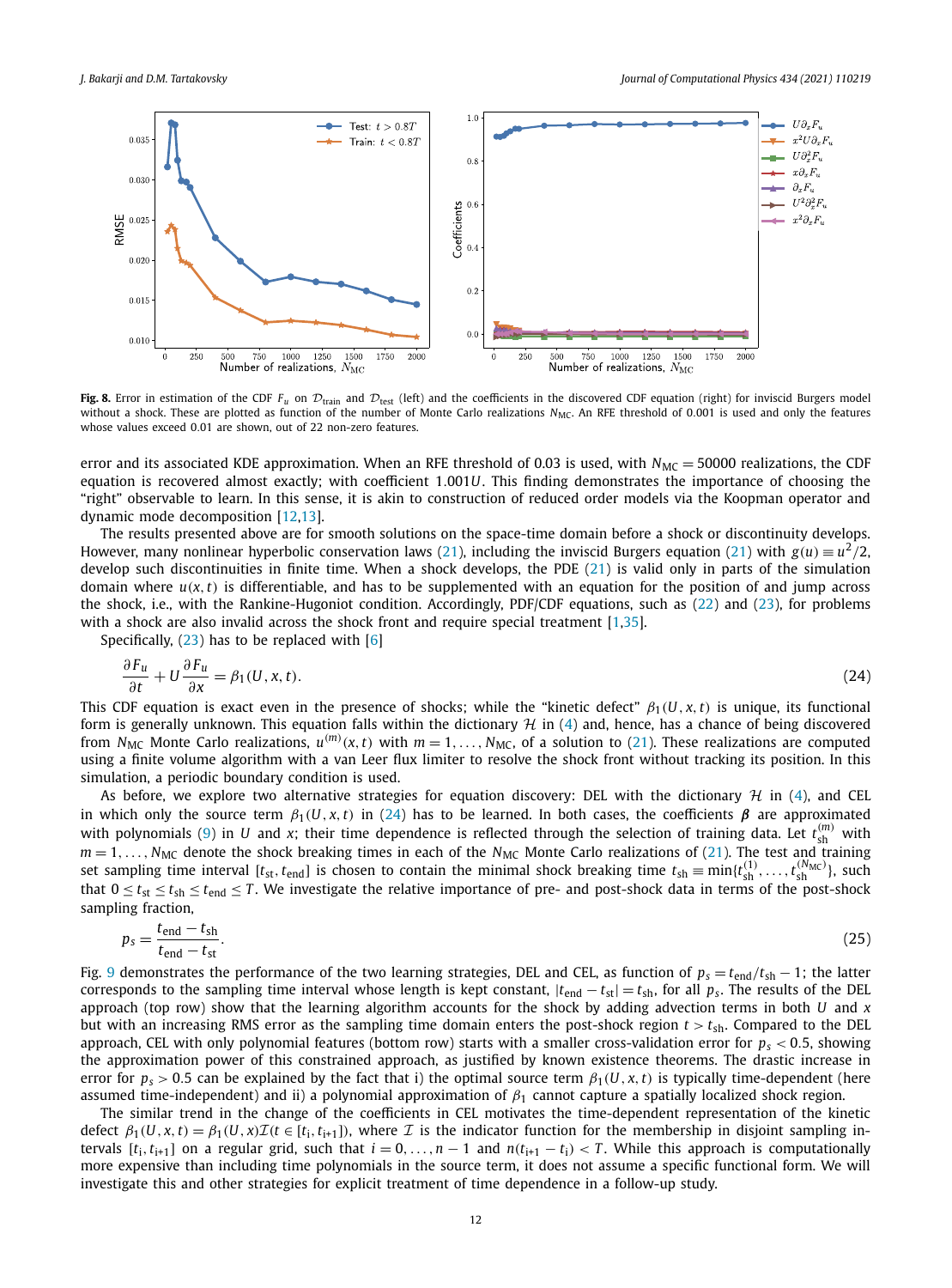<span id="page-12-0"></span>

**Fig. 9.** Error in estimation of the CDF  $F_u$  on  $\mathcal{D}_{\text{test}}$  (left column) and the learned coefficients (right column) for the inviscid Burgers model with a shock. These are plotted as function of the post-shock sampling fraction,  $p_s$ , defined in ([25](#page-11-0)). DEL identifies the differential operator for the CDF equation (top row), while CEL infers the polynomial representation of the kinetic defect term (bottom row). Only the features whose values exceed 0*.*01 are shown, out of 23 non-zero features in the top row, and 27 features in the bottom row.

#### **4. Discussion and conclusions**

We presented a sparse-regression strategy for discovering coarse-grained equations from data generated with either a fine-scale model or Monte Carlo simulations of a model with random/uncertain coefficients and inputs. Motivated by the latter setting, we used this strategy to learn deterministic partial differential equations (PDEs) for the probability density function (PDF) or cumulative distribution function (CDF) of a random system state. The learning is not only data-driven but also physics-informed, in the sense that the construction of a dictionary of plausible terms in the differential operator, i.e., the formulation of scientific hypotheses, is driven by theoretical considerations such as the Pawula theorem [[20,](#page-16-0) pp. 63- 95]. Our sparse-regression strategy can be implemented in two modes. The first, direct equation-learning (DEL), discovers a differential operator from the whole dictionary. The second, constrained equation learning (CEL), discovers only those terms in the differential operator that need to be discovered, i.e., learns closure approximations.

Our analysis leads to the following major conclusions.

- Discovery of PDF/CDF equations is advantageous because they are known to be linear and to satisfy a number of theoretical constraints that reduce both the hypothesis set and the dictionary size.
- Selection of an observable whose dynamics is to be learned is key for successful equation discovery. In our example, the discovery of a CDF equation turned out to be significantly more robust than that of the corresponding PDF equation.
- The hyper-parameters used to fine-tune the algorithm, especially those used to generate and postprocess Monte Carlo data, play an important role in its performance. For example, the KDE bandwidth that leads to the accurate discovery of a differential operator can also add irrelevant terms.
- Our algorithm can be used to reverse-engineer black-box simulators by rediscovering the equations they solve from their output data. This can be used for solution verification, particularly when the solver does not strictly use rigorous numerical techniques, as occurs in physics-informed neural networks [\[18\]](#page-16-0).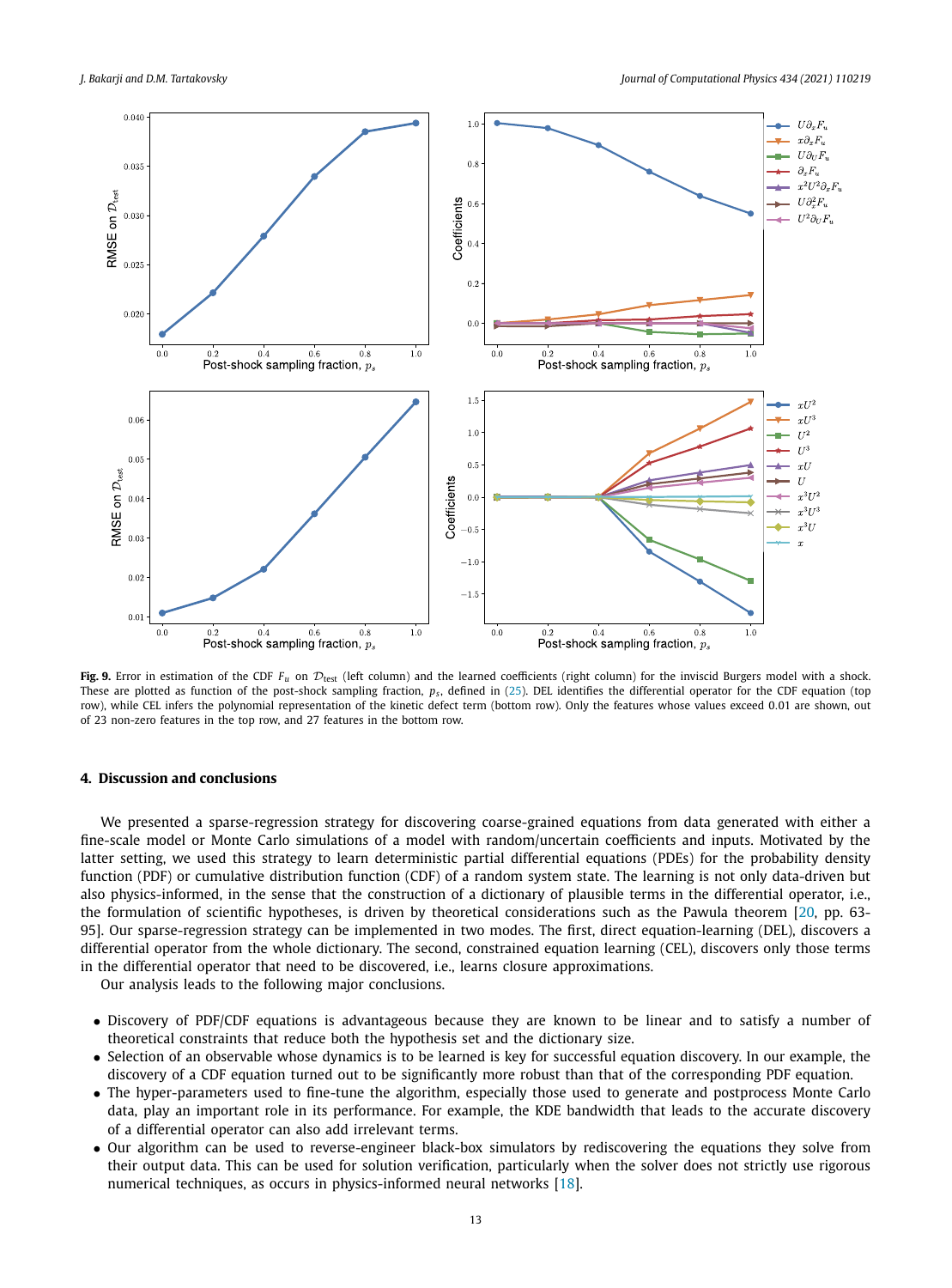<span id="page-13-0"></span>Future studies will deal with a number of theoretical and computational aspects of equation discovery, some of which are mentioned below. First, our framework provides a venue for hypothesis testing, since it relies on physical considerations to construct a dictionary of plausible terms in the operator. In this study, we constrained such a dictionary to the class of local models. Future studies will account for nonlocality by incorporating integro-differential or fractional-derivative terms in the dictionary.

Second, the accuracy and computational efficiency of the proposed algorithm require further investigation and improvement. Future lines of research include the deployment of advanced techniques for optimization over tunable hyperparameters such as the KDE bandwidth and the regularization coefficient.

Finally, we used a threshold on the labels *∂<sup>t</sup> fu* to exclude grid points on which the PDF does not change throughout the simulation from the training set. A more robust strategy might use the Kullback-Leibler divergence for feature elimination before running the optimization algorithm.

#### **CRediT authorship contribution statement**

**Joseph Bakarji:** Conceptualization, Data curation, Formal analysis, Investigation, Methodology, Software, Validation, Visualization, Writing – original draft. **Daniel M. Tartakovsky:** Conceptualization, Funding acquisition, Methodology, Project administration, Supervision, Writing – review & editing.

#### **Declaration of competing interest**

The authors declare that they have no known competing financial interests or personal relationships that could have appeared to influence the work reported in this paper.

#### **Acknowledgements**

This work was supported in part by Air Force Office of Scientific Research under award numbers FA9550-17-1-0417 and FA9550-18-1-0474, and by a gift from Total.

#### **Appendix A. Derivation of the PDF equation**

Consider a generalized function

$$
\pi_u(U - u) \equiv \delta(U - u(x, t)),\tag{A.1}
$$

where  $\delta(\cdot)$  is the Dirac delta function. If the random variable u at any space-time point  $(x, t)$  has a PDF  $f_u(U; x, t)$ , then, by definition of the ensemble average  $\mathbb{E}[\cdot]$ ,

$$
\mathbb{E}[\pi_u(U-u)] = \int_{-\infty}^{+\infty} \pi_u(U-\tilde{U}) f_u(\tilde{U};x,t) d\tilde{U}
$$
  
\n
$$
= \int_{-\infty}^{+\infty} \delta(U-\tilde{U}) f_u(\tilde{U};x,t) d\tilde{U}
$$
  
\n
$$
= f_u(U;x,t).
$$
 (A.2)

That is, the ensemble average of  $\pi_u$  coincides with the single-point PDF of  $u(x, t)$ . This suggests a two-step procedure for derivation of PDF equations. First, one derives an equation for *πu(U* −*u)*. Second, one ensemble-averages (homogenizes) the resulting equation.

The first step relies on rules of differential calculus applied, in the sense of distributions, to the function  $\pi_u(U - u)$ ,

$$
\frac{\partial \pi_u}{\partial u} = -\frac{\partial \pi_u}{\partial U}, \qquad \frac{\partial \pi_u}{\partial t} = \frac{\partial \pi_u}{\partial u} \frac{\partial u}{\partial t} = -\frac{\partial \pi_u}{\partial U} \frac{\partial u}{\partial t}, \qquad \frac{\partial \pi_u}{\partial x} = -\frac{\partial \pi_u}{\partial U} \frac{\partial u}{\partial x}.
$$
(A.3)

Multiplying both sides of [\(15](#page-6-0)) with  $\partial_U \pi_u$ , using the above relations and the sifting property of the delta function,  $g(u)\delta(U$  $u$ *)* =  $g(U)\delta(U - u)$  for any "good" function  $g(u)$ , we obtain a linear stochastic PDE for  $\pi_u$ ,

$$
\frac{\partial \pi_u}{\partial t} + k \frac{\partial \pi_u}{\partial x} + r \frac{\partial g(U)\pi_u}{\partial U} = 0.
$$
 (A.4)

For deterministic parameters *k* and *r*, the ensemble average of this PDE yields ([16\)](#page-6-0), a deterministic equation for the PDF  $f_u(U; x, t)$ . If one or two of these parameters are random (e.g., k), then ensemble averaging of this PDF is facilitated by a Reynolds decomposition that represents all the independent and dependent variables involved as the sums of their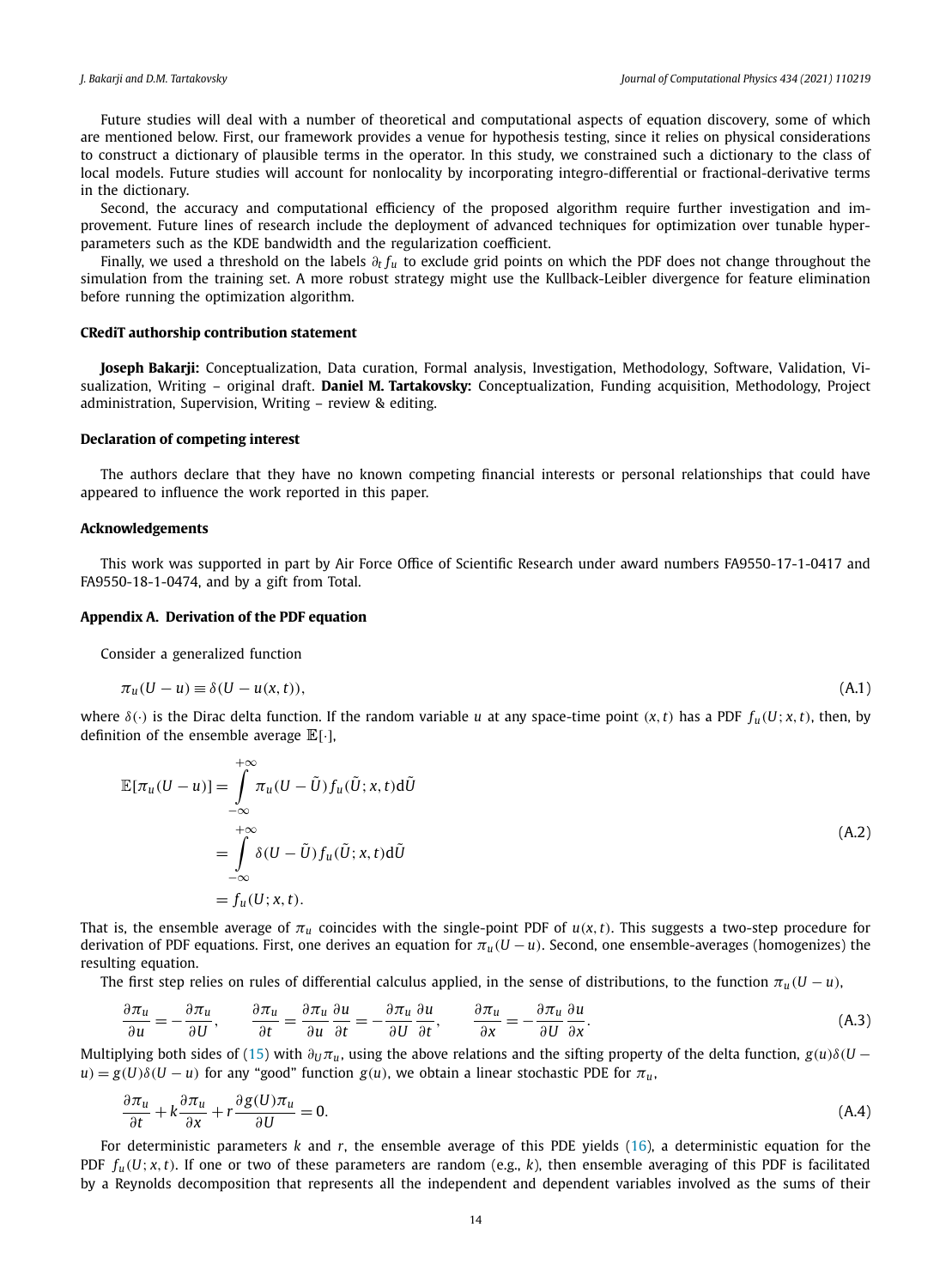<span id="page-14-0"></span>ensemble means and zero-mean fluctuations about these means, e.g.,  $k = \langle k \rangle + k'$  and  $\pi_u = f_u + \pi'_u$  with  $\mathbb{E}[k'] = 0$  and  $\mathbb{E}[u'(x,t)] = 0$ . For the deterministic *r*, the ensemble average of ([A.4\)](#page-13-0) yields an unclosed PDE for  $f_u(U; x, t)$ ,

$$
\frac{\partial f_u}{\partial t} + \langle k \rangle \frac{\partial f_u}{\partial x} + r \frac{\partial g(U) f_u}{\partial U} + \mathcal{C}(f_u) = 0, \qquad \mathcal{C}(f_u) \equiv \mathbb{E} \left[ k' \frac{\partial \pi'_u}{\partial x} \right] = \frac{\partial \mathbb{E}[k' \pi'_u]}{\partial x};\tag{A.5}
$$

which is the same as [\(18\)](#page-8-0).

#### **Appendix B. Derivation of the joint PDF equation**

Consider a generalized function

$$
\pi_{uk}(U - u, K - k) = \delta(U - u(x, t))\delta(K - k). \tag{B.1}
$$

Let  $f_{uk}(U, K; x, t)$  denote a joint PDF of the random input k and the random output u at any space-time point  $(x, t)$ . In analogy to [\(A.2](#page-13-0)),  $\mathbb{E}[\pi_{uk}] = f_{uk}(U, K; x, t)$ . A procedure similar to that used to derive a stochastic PDE [\(A.4](#page-13-0)) now yields a deterministic PDE for *πuk*,

$$
\frac{\partial \pi_{uk}}{\partial t} + K \frac{\partial \pi_{uk}}{\partial x} + \frac{\partial g(U)\pi_{uk}}{\partial U} = 0.
$$
\n(B.2)

The randomness of *πuk* stems from the random initial state *u*0, rather than the model coefficients. Consequently, the averaging of this equation is trivial and exact, and given by [\(20\)](#page-9-0). This equation is subject to the initial condition  $f_{uk}(U, K; x, 0) = f_{u_0, k}(U, K; x)$ . If  $u_0(x)$  and k are mutually independent, then  $f_{uk}(U, K; x, 0) = f_{u_0}(U; x) f_k(K)$ .

The solution can be obtained numerically with a linear solver or, in some cases, analytically. For example, if  $g(U) \equiv 0$ , then the method of characteristics yields an exact PDF solution

$$
f_{uk}(U, K; x, t) = f_{u_0}(U; x - Kt) f_k(K).
$$
\n(B.3)

#### **Appendix C. Derivation of closure approximations**

One way to approximate the mixed ensemble moment  $C_{k\pi} = \langle k'\pi'_u \rangle$  in (A.5) is to subtract (A.5) from ([A.4\)](#page-13-0), giving an equation for the random fluctuations  $\pi_u'(U; x, t)$ ,

$$
\frac{\partial \pi_u'}{\partial t} + k' \frac{\partial \pi_u'}{\partial x} + k' \frac{\partial f_u}{\partial x} + \langle k \rangle \frac{\partial \pi_u'}{\partial x} + r \frac{\partial g(U)\pi_u'}{\partial U} - C(f_u) = 0. \tag{C.1}
$$

Multiplying (C.1) by *k'* and taking the ensemble average, we obtain an unclosed PDE for  $C_{k\pi}$ ,

$$
\frac{\partial C_{k\pi}}{\partial t} + \frac{\partial \langle k'k'\pi_u' \rangle}{\partial x} + \langle k'k' \rangle \frac{\partial f_u}{\partial x} + \langle k \rangle \frac{\partial C_{k\pi}}{\partial x} - \frac{\partial \langle k'k'\pi_u' \rangle}{\partial x} + \frac{\partial g(U)C_{k\pi}}{\partial U} = 0.
$$
 (C.2)

This equation is closed by neglecting the third-order term,  $\langle k'k'\pi'_u\rangle$ , which yields a two-dimensional advection equation for  $C_{k\pi}$ ,

$$
\frac{\partial C_{k\pi}}{\partial t} + \langle k \rangle \frac{\partial C_{k\pi}}{\partial x} + \frac{\partial g(U) C_{k\pi}}{\partial U} = -\sigma_k^2 \frac{\partial f_u}{\partial x}.
$$
\n(C.3)

A closed system of PDEs (A.5) and (C.3) defines the joint dynamics of two dependent variables,  $f_u(U; x, t)$  and  $C_{k\pi}(U; x, t)$ . To reduce this system to a single equation for  $f_u(U; x, t)$ , we write the solution of (C.3) as

$$
C_{k\pi}(U; x, t) = -\sigma_k^2 \int\limits_0^t \int\limits_{-\infty}^{+\infty} \int\limits_{D_u} G(U, V; x, y; t - \tau) \frac{\partial f_u(V; y, \tau)}{\partial y} dV dy d\tau, \tag{C.4}
$$

where  $G(U, V; x, y; t-\tau)$  is the Green's function for (C.3), defined as the solution of  $\partial_t G - U \cdot \nabla_{\tilde{x}} G = \delta(U-V) \delta(x-y) \delta(t-\tau)$ subject to the homogeneous initial and boundary conditions. Here,  $\tilde{\bm{x}} = (x, U)^{\top}$  and  $\bm{U} = (\langle k \rangle, g(U))^{\top}$ . Taking the derivative of this solution with respect to *x* leads directly to [\(19\)](#page-8-0).

#### **Appendix D. Hyper-parameter tuning**

Hyper-parameter tuning can significantly increase the optimization dimensionality. To avoid this, we investigate the dependence of RMSE on two of these parameters: the polynomial order used to represent the coefficients *β* and the KDE bandwidth used to process Monte Carlo realizations. The polynomial order increases the representation accuracy but decreases the sparsity of the discovered PDEs. Fig. [D.10](#page-15-0) reveals that the sparsity reaches a plateau at polynomial order of 2. This is the order we use in the numerical experiments reported in section [3.](#page-6-0)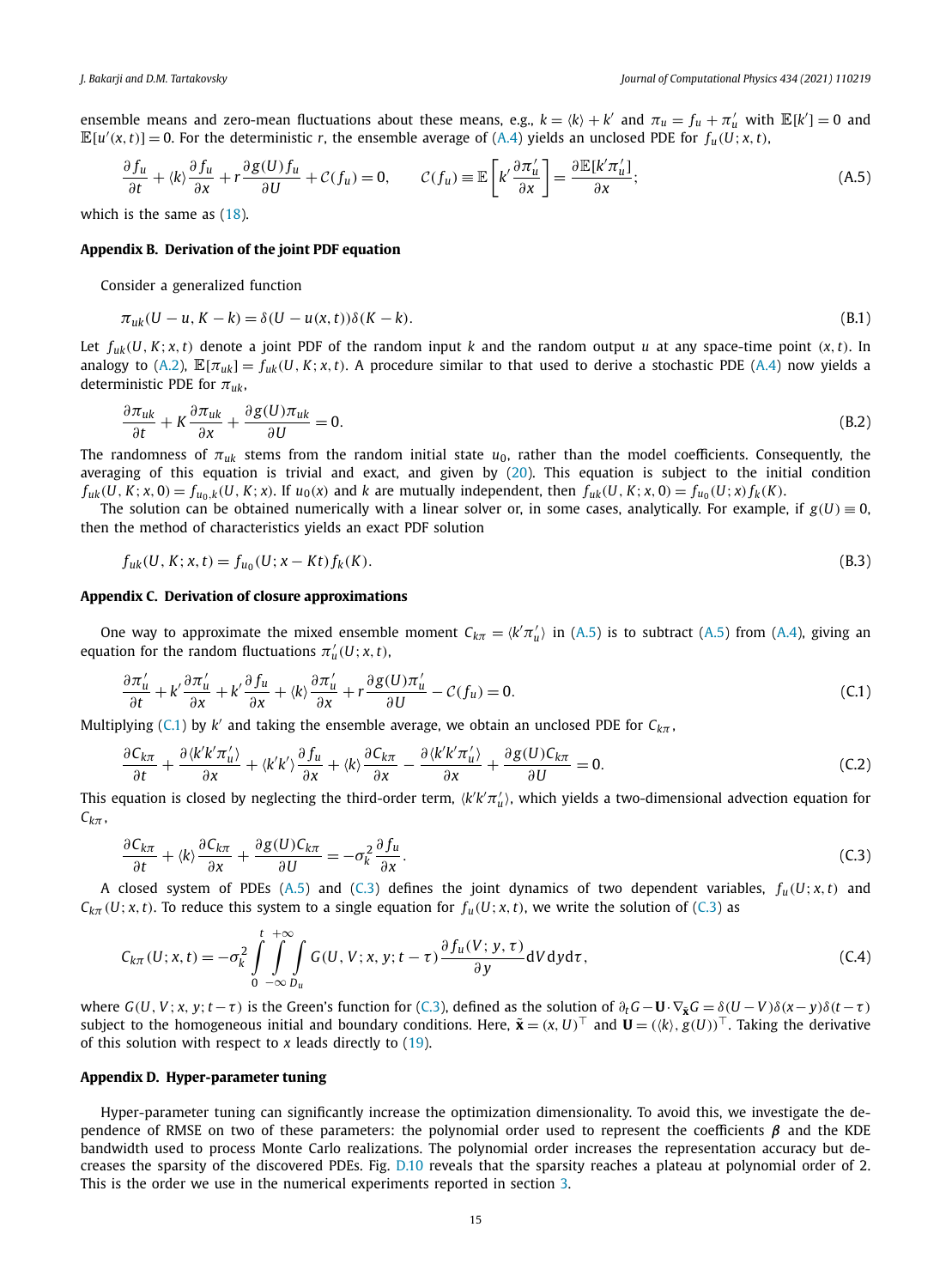<span id="page-15-0"></span>

**Fig. D.10.** RMSE and sparsity in the closure as function of the polynomial order in the advection-reaction closure problem of section [3.2](#page-8-0). The results show marginal gains in accuracy and sparsity when the polynomial order is  $\geq$  2.



**Fig. D.11.** Error and coefficients as function of the KDE bandwidth.

Fig. D.11 demonstrates that the KDE bandwidth plays a big role in the accuracy of an estimated PDF *fu* and its corresponding derivatives. We found that Scott's or Silverman's rule for estimating the bandwidth does not guarantee optimal coefficients, in comparison to fixed bandwidths. On the other hand, a bandwidth of  $h = 1.3$  leads to accurate estimates of the relevant model coefficients, but also adds irrelevant terms with large coefficients.

### **References**

- [1] A. Alawadhi, F. Boso, D.M. Tartakovsky, Method of distributions for [water-hammer](http://refhub.elsevier.com/S0021-9991(21)00114-5/bib2764C221AC79F015F55F5C6DF26DDFE0s1) equations with uncertain parameters, Water Resour. Res. 54 (11) (2018) [9398–9411.](http://refhub.elsevier.com/S0021-9991(21)00114-5/bib2764C221AC79F015F55F5C6DF26DDFE0s1)
- [2] D. [Barajas-Solano,](http://refhub.elsevier.com/S0021-9991(21)00114-5/bibC2740F92A8900EDC8E553AE8AA49436Bs1) A.M. Tartakovsky, Probabilistic density function method for nonlinear dynamical systems driven by colored noise, Phys. Rev. E 93 (2016) [052121.](http://refhub.elsevier.com/S0021-9991(21)00114-5/bibC2740F92A8900EDC8E553AE8AA49436Bs1)
- [3] F. Boso, D.M. Tartakovsky, The method of distributions for dispersive transport in porous media with uncertain hydraulic properties, Water Resour. Res. 52 (6) (2016) 4700–4712, [https://doi.org/10.1002/2016WR018745.](https://doi.org/10.1002/2016WR018745)
- [4] F. Boso, D.M. Tartakovsky, [Information-theoretic](http://refhub.elsevier.com/S0021-9991(21)00114-5/bib1D996DA0C1D3D0C725110F86179C5FB2s1) approach to bidirectional scaling, Water Resour. Res. 54 (7) (2018) 4916–4928.
- [5] F. Boso, D.M. Tartakovsky, Learning on dynamic statistical manifolds, Proc. R. Soc. A 476 (2239) (2020) 20200213, [https://doi.org/10.1098/rspa.2020-](https://doi.org/10.1098/rspa.2020-0213) [0213.](https://doi.org/10.1098/rspa.2020-0213)
- [6] F. Boso, D.M. Tartakovsky, Data-informed method of distributions for hyperbolic conservation laws, SIAM J. Sci. Comput. 42 (1) (2020) A559–A583, <https://doi.org/10.1137/19M1260773>.
- [7] F. Boso, S.V. Broyda, D.M. Tartakovsky, Cumulative distribution function solutions of advection-reaction equations with uncertain parameters, Proc. R. Soc. A 470 (2166) (2014) 20140189, [https://doi.org/10.1098/rspa.2014.0189.](https://doi.org/10.1098/rspa.2014.0189)
- [8] S.L. Brunton, J.L. Proctor, J.N. Kutz, W. Bialek, Discovering governing equations from data by sparse [identification](http://refhub.elsevier.com/S0021-9991(21)00114-5/bibB649A7C3878CE278694F3CF7B5006C19s1) of nonlinear dynamical systems, Proc. Natl. Acad. Sci. USA 113 (15) (2016) [3932–3937.](http://refhub.elsevier.com/S0021-9991(21)00114-5/bibB649A7C3878CE278694F3CF7B5006C19s1)
- [9] L. Felsberger, P. Koutsourelakis, Physics-constrained, data-driven discovery of coarse-grained dynamics, Commun. Comput. Phys. 25 (2018), [https://](https://doi.org/10.4208/cicp.OA-2018-0174) [doi.org/10.4208/cicp.OA-2018-0174.](https://doi.org/10.4208/cicp.OA-2018-0174)